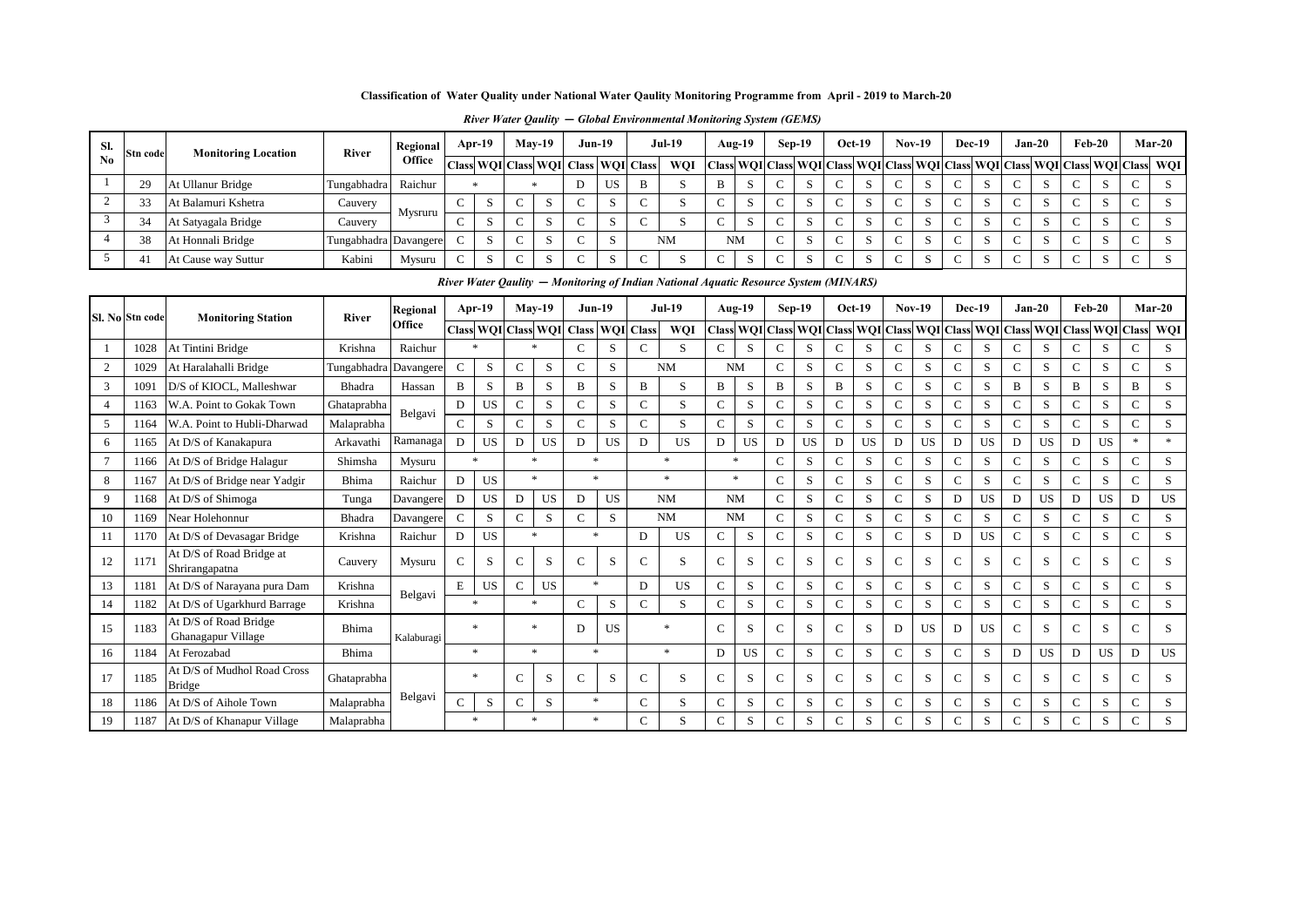| Classification of Water Quality under National Water Qaulity Monitoring Programme from April - 2019 to March-20 |
|-----------------------------------------------------------------------------------------------------------------|
|-----------------------------------------------------------------------------------------------------------------|

|    | Sl. No Stn code | <b>Monitoring Station</b>                                          | <b>River</b>       | Regional   |               | Apr-19    |              | $May-19$  | <b>Jun-19</b>       |    |                  | <b>Jul-19</b> |                                                                                                        | Aug-19    |               | $Sep-19$  |              | $Oct-19$  |              | $Nov-19$  | <b>Dec-19</b> |              | $Jan-20$      |           | $Feb-20$     |           |              | $Mar-20$     |
|----|-----------------|--------------------------------------------------------------------|--------------------|------------|---------------|-----------|--------------|-----------|---------------------|----|------------------|---------------|--------------------------------------------------------------------------------------------------------|-----------|---------------|-----------|--------------|-----------|--------------|-----------|---------------|--------------|---------------|-----------|--------------|-----------|--------------|--------------|
|    |                 |                                                                    |                    | Office     | Class         |           |              |           | WQI Class WQI Class |    | <b>WOI</b> Class | <b>WOI</b>    | Class  WQI   Class   WQI   Class   WQI   Class   WQI   Class   WQI   Class   WQI   Class   WQI   Class |           |               |           |              |           |              |           |               |              |               |           |              |           |              | WQI          |
| 20 | 1195            | At Kushalnagar                                                     | Cauvery            |            | B             | S         | B            | S         | B                   | S  | B                | S             | B                                                                                                      | S         | B             | S         | B            | S         | B            | S         | B             | <sub>S</sub> | B             | S         | B            | S         | B            | S            |
| 21 | 1196            | D/S of Hunsur Town                                                 | Lakshman<br>Tirtha | Mysuru     |               |           |              | $\ast$    | $\ast$              |    |                  | *             | $\mathcal{C}$                                                                                          | S         | $\mathsf{C}$  | S         | D            | <b>US</b> | $\mathbf C$  | S         | $\mathsf{C}$  | S            | $\mathbf C$   | S         | $\mathbf C$  | S         | $\mathsf{C}$ | S            |
| 22 | 1197            | At Saragur Village                                                 | Kabini             |            | $\mathsf{C}$  | S         | $\mathbf C$  | S         | $\mathcal{C}$       | S  | $\mathcal{C}$    | S             | $\mathcal{C}$                                                                                          | S         | $\mathbf C$   | S.        | $\mathbf C$  | S.        | $\mathbf C$  | S.        | $\mathbf C$   | S            | $\mathbf{C}$  | S.        | $\mathbf C$  | S.        | $\mathbf C$  | S            |
| 23 | 1198            | at Napoklu Bridge                                                  | Cauvery            |            | B             | S         | $\, {\bf B}$ | S         | B                   | S  | $\mathbf{B}$     | S             | B                                                                                                      | S         | B             | S         | $\, {\bf B}$ | S         | B            | S         | B             | S            | B             | S         | $\, {\bf B}$ | S         | B            | <sub>S</sub> |
| 24 | 1199            | At D/S of Holenarasipura Town                                      | Hemavathi          | Hassan     | $\mathbf C$   | S         | $\mathbf C$  | S         | $\mathbf C$         | S  | $\mathcal{C}$    | S             | $\mathsf{C}$                                                                                           | S         | $\mathbf C$   | S         | $\mathbf C$  | S         | $\mathbf C$  | S         | $\mathbf{C}$  | S            | $\mathbf C$   | S         | $\mathbf C$  | ${\bf S}$ | $\mathbf C$  | S            |
| 25 | 1200            | Near Yediyur on NH-47                                              | Shimsha            | Tumakuru   | D             | <b>US</b> | $\mathbf D$  | <b>US</b> | $\mathbf D$         | US | D                | <b>US</b>     | D                                                                                                      | <b>US</b> | $\mathbf C$   | S         | $\mathbf D$  | <b>US</b> | $\mathbf C$  | S         | D             | <b>US</b>    | D             | <b>US</b> | D            | US        | D            | <b>US</b>    |
| 26 | 1386            | D/S of Karekura Village                                            | Cauvery            | Mysuru     | $\mathbf C$   | S         | $\mathbf C$  | $\,$ S    | $\mathbf C$         | S  | $\mathsf{C}$     | S             | $\mathsf{C}$                                                                                           | S         | $\mathbf C$   | S         | $\mathsf{C}$ | S         | $\mathsf{C}$ | S         | $\mathbf C$   | S            | $\mathbf C$   | S         | $\mathbf C$  | S         | $\mathbf C$  | S            |
| 27 | 1387            | D/S of Bhadravathi City                                            | Bhadra             | Davangere  | $\mathbf D$   | <b>US</b> | $\mathbf D$  | <b>US</b> | D                   | US |                  | NM            | <b>NM</b>                                                                                              |           | D             | <b>US</b> | D            | <b>US</b> | D            | <b>US</b> | D             | <b>US</b>    | D             | <b>US</b> | D            | <b>US</b> | D            | <b>US</b>    |
| 28 | 1444            | At D/S of West Coast Paper<br>Mills                                | Kali               | Dharwad    | $\mathsf{C}$  | S         | $\mathsf{C}$ | S         | $\mathbf C$         | S  | $\mathcal{C}$    | S             | $\mathsf{C}$                                                                                           | S         | $\mathcal{C}$ | S         | $\mathbf C$  | S         | $\mathsf{C}$ | S         | $\mathsf{C}$  | S            | $\mathsf{C}$  | S         | $\mathsf{C}$ | S         | $\mathbf{C}$ | S            |
| 29 | 1445            | Kabini, W.A. Point at KIADB,<br>Nanjangud                          | Kabini             | Mysuru     | $\mathsf{C}$  | S         | $\mathsf{C}$ | S         | $\mathbf C$         | S  | $\mathcal{C}$    | S             | $\mathsf{C}$                                                                                           | S         | $\mathbf C$   | S         | $\mathsf{C}$ | S         | $\mathsf{C}$ | S         | $\mathsf{C}$  | S            | $\mathsf{C}$  | S         | $\mathbf C$  | S         | $\mathbf{C}$ | S            |
| 30 | 1446            | Hebbala Valley near Mandya                                         | Hebbala            |            |               | $\ast$    |              | $\ast$    | $\ast$              |    | E                | US            |                                                                                                        | $*$       | D             | US.       | D            | <b>US</b> | D            | <b>US</b> | D             | <b>US</b>    | D             | <b>US</b> | D            | US        | D            | US           |
| 31 | 1888            | Bhima River Confluence of<br>Jewagri Town Sewage Disposal<br>Point | Bhima              | Kalaburagi |               | $\ast$    |              | $\ast$    | *                   |    |                  | $\ast$        | D                                                                                                      | US.       | $\mathbf C$   | S         | $\mathsf{C}$ | S         | $\mathsf{C}$ | S         | D             | <b>US</b>    | $\mathbf C$   | S         | $\mathbf C$  | S         | $\mathbf{C}$ | S            |
| 32 | 1889            | Ankali Bridge Along<br>Chikkodi Kagwad Road                        | Krishna            | Belgavi    |               | $\ast$    |              | $\ast$    | $\mathbf C$         | S  | $\mathcal{C}$    | S             | $\mathsf{C}$                                                                                           | S         | $\mathsf{C}$  | S         | $\mathsf{C}$ | S         | $\mathbf C$  | S         | $\mathsf{C}$  | S            | $\mathsf{C}$  | S         | ${\bf C}$    | S         | $\mathbf C$  | S            |
| 33 | 1891            | Manjra at D/S in Intake<br>point to Bidar City                     | Manjra             | Bidar      |               | $\ast$    |              | $\ast$    | $\ast$              |    |                  | $\ast$        |                                                                                                        | $\ast$    |               | $\ast$    |              | $\ast$    | $\ast$       |           | $\ast$        |              | $\ast$        |           | $\ast$       |           |              |              |
| 34 | 1892            | Netravathi U/S of Dharma Stala<br>at Water Supply<br>Intake point  | Netravathi         | Mangaluru  | $\bf{B}$      | S         | B            | S         | B                   | S  | B                | S             | В                                                                                                      | S         | B             | S         | B            | S         | B            | S         | B             | S            | B             | S         | B            | S         | B            | S            |
| 35 | 1893            | Yagachi River Near Pumping<br><b>Stations Hassan City</b>          | Yagachi            | Hassan     | $\mathbf C$   | S         | $\mathsf{C}$ | $\,$ S    | $\mathbf C$         | S  | $\mathcal{C}$    | S             | $\mathsf{C}$                                                                                           | S         | $\mathsf{C}$  | S         | $\mathsf{C}$ | S         | $\mathsf{C}$ | S         | $\mathsf{C}$  | S            | $\mathsf{C}$  | S         | $\mathbf C$  | S         | $\mathbf C$  | S            |
| 36 | 1894            | U/S Uppinagady Town Before<br>Confluence with<br>river Nethravathi | Kumara<br>Dhara    | Mangaluru  | B             | S         | B            | S         | B                   | S  | B                | S             | B                                                                                                      | S         | B             | S         | B            | S         | B            | S         | $\mathsf{C}$  | S            | $\mathsf C$   | S         | $\mathsf{C}$ | S         | $\mathsf{C}$ | S            |
| 37 | 1895            | Kagina D/S of Sewage<br>disposal point                             | Kagina             | Kalaburagi |               | $\ast$    |              | $\ast$    | $\ast$              |    |                  | $\ast$        | $\mathbf C$                                                                                            | S         | $\mathsf{C}$  | S         | $\mathbf C$  | S         | $\mathbf C$  | S         | $\mathsf{C}$  | S            | $\mathcal{C}$ | S         | $\mathbf C$  | S         | $\mathbf{C}$ | S            |
| 38 | 1896            | Confluence point of Tunga and<br>Bhadra at Kudli                   | Tunga-<br>Bhadra   | Davangere  | $\mathcal{C}$ | S         | $\mathsf{C}$ | S         | $\mathcal{C}$       | S  |                  | <b>NM</b>     |                                                                                                        | <b>NM</b> | $\mathbf C$   | S         | $\mathsf{C}$ | S         | $\mathsf{C}$ | S         | $\mathsf{C}$  | S            | $\mathsf{C}$  | S         | $\mathbf{C}$ | S         | $\mathbf{C}$ | S.           |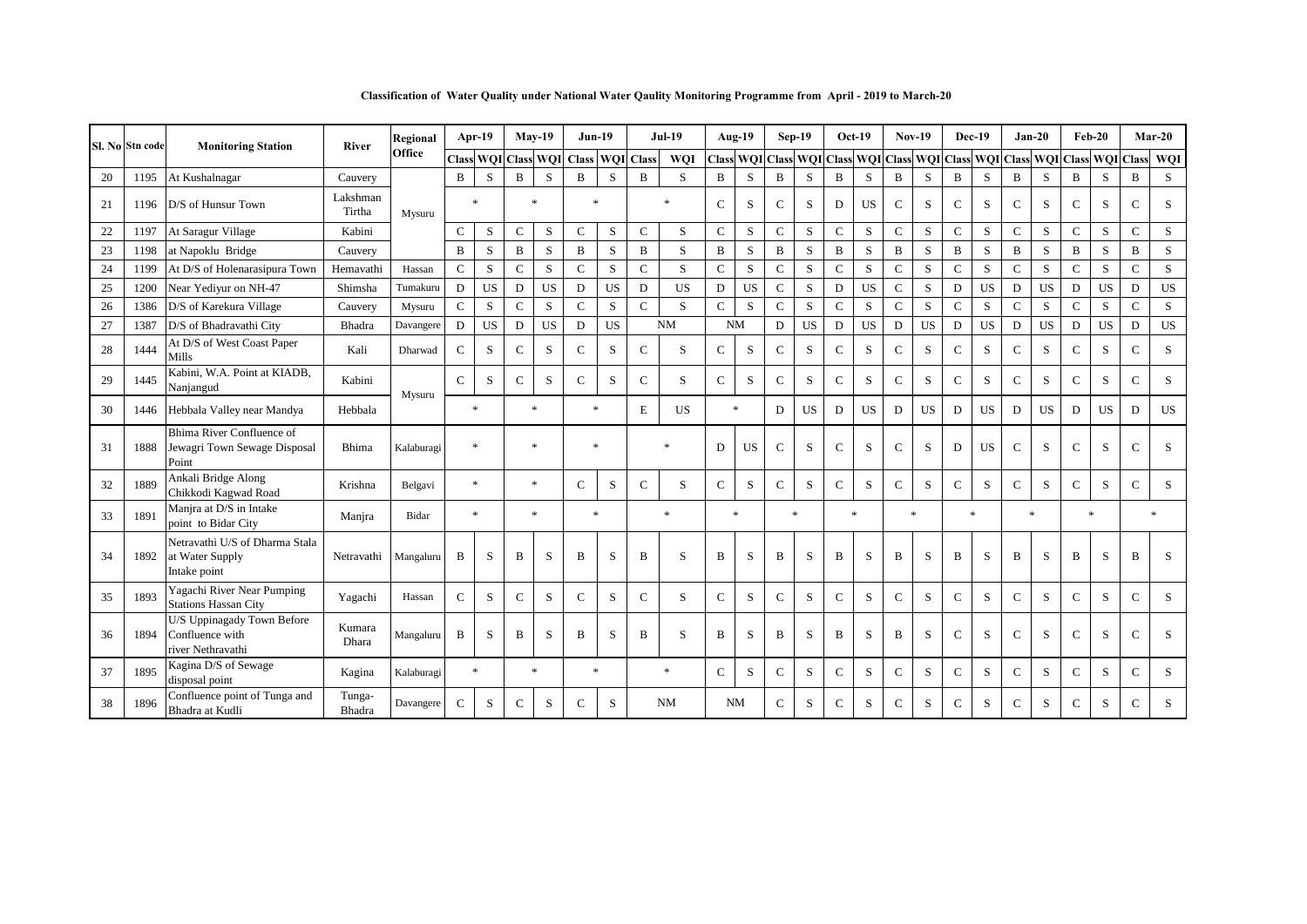**Classification of Water Quality under National Water Qaulity Monitoring Programme from April - 2019 to March-20**

|    | Sl. No Stn code | <b>Monitoring Station</b>                                  | River              | Regional   |               | Apr-19    | $Mav-19$      |           | $Jun-19$                            |           |               | <b>Jul-19</b> |               | Aug-19           | $Sep-19$         |   |              | $Oct-19$  |              | $Nov-19$                                | <b>Dec-19</b> |           | $Jan-20$      |           |              | $Feb-20$         |              | $Mar-20$   |
|----|-----------------|------------------------------------------------------------|--------------------|------------|---------------|-----------|---------------|-----------|-------------------------------------|-----------|---------------|---------------|---------------|------------------|------------------|---|--------------|-----------|--------------|-----------------------------------------|---------------|-----------|---------------|-----------|--------------|------------------|--------------|------------|
|    |                 |                                                            |                    | Office     |               |           |               |           | Class WQI Class WQI Class WQI Class |           |               | WQI           |               | <b>Class WOI</b> | <b>Class WOI</b> |   |              |           |              | Class WQI Class WQI Class WQI Class WQI |               |           |               |           |              | <b>Class WOI</b> | <b>Class</b> | <b>WQI</b> |
| 39 | 2763            | Asangi Village                                             | Asangi nalla       | Belgavi    | $\mathsf{C}$  | S         |               | $\ast$    | $\ast$                              |           | $\mathsf{C}$  | S             | $\mathbf C$   | S                | $\mathsf{C}$     | S | $\mathbf{C}$ | S         | $\mathbf C$  | S                                       | $\mathsf{C}$  | S         | $\mathbf C$   | S         | $\mathbf C$  | S                | $\mathbf C$  | S          |
| 40 | 2764            | At Badami Bridge                                           | Malaprabha         |            | $\mathbf C$   | S         |               | $\ast$    | $\mathbf C$                         | $\,$ S    | $\mathsf{C}$  | S             | $\mathbf{C}$  | S                | $\mathbf C$      | S | $\mathbf{C}$ | S         | $\mathbf{C}$ | S                                       | $\mathbf C$   | S         | $\mathbf{C}$  | S         | $\mathbf C$  | S                | $\mathsf{C}$ | S          |
| 41 | 2765            | U/S of MPM                                                 | Bhadra             |            | $\mathsf{C}$  | S         | $\mathsf{C}$  | S         | $\mathbf C$                         | S         |               | <b>NM</b>     | <b>NM</b>     |                  | $\mathsf{C}$     | S | $\mathbf C$  | S         | $\mathbf C$  | S                                       | $\mathsf{C}$  | $\,$ S    | $\mathbf{C}$  | S         | $\mathbf C$  | S                | $\mathsf{C}$ | S          |
| 42 | 2766            | At New Bridge                                              | Tungabhadra        |            | $\mathsf{C}$  | S         | $\mathsf{C}$  | S         | $\mathbf C$                         | S         |               | <b>NM</b>     |               | <b>NM</b>        | $\mathbf C$      | S | $\mathsf{C}$ | S         | $\mathsf{C}$ | S                                       | $\mathbf C$   | S         | $\mathcal{C}$ | S         | $\mathbf C$  | S                | $\mathbf{C}$ | S          |
| 43 | 2767            | U/S of HPF Old Bridge                                      | Tungabhadra        |            | $\mathsf{C}$  | $\,$ S    | $\mathsf{C}$  | S         | $\mathbf C$                         | S         |               | <b>NM</b>     | <b>NM</b>     |                  | $\mathbf C$      | S | D            | <b>US</b> | D            | <b>US</b>                               | $\mathsf{C}$  | S         | $\mathcal{C}$ | S         | $\mathbf C$  | S                | $\mathbf{C}$ | S          |
| 44 | 2768            | D/S of HPF                                                 | Tungabhadra        | Davangere  | D             | <b>US</b> | D             | US        | D                                   | US        |               | <b>NM</b>     |               | <b>NM</b>        | $\mathbf C$      | S | $\mathbf C$  | S         | $\mathbf C$  | S                                       | D             | US        | D             | US        | D            | <b>US</b>        | D            | US         |
| 45 | 2769            | At Jack Well Point                                         | Tungabhadra        |            | $\mathsf{C}$  | S         | $\mathsf{C}$  | S         | $\mathbf C$                         | S         |               | <b>NM</b>     | <b>NM</b>     |                  | $\mathbf C$      | S | $\mathbf{C}$ | S         | C            | S                                       | $\mathsf{C}$  | S         | $\mathbf C$   | S         | $\mathbf C$  | S                | $\mathbf{C}$ | S          |
| 46 | 2770            | At Harihar Water Supply Intake                             | Tungabhadra        |            | D             | <b>US</b> | D             | <b>US</b> | D                                   | <b>US</b> |               | <b>NM</b>     |               | <b>NM</b>        | $\mathbf C$      | S | $\mathbf{C}$ | S         | $\mathsf{C}$ | S                                       | D             | <b>US</b> | D             | <b>US</b> | D            | <b>US</b>        | D            | <b>US</b>  |
| 47 | 2771            | U/S of KIOCL                                               | Bhadra             | Hassan     | $\bf{B}$      | S         | B             | S         | B                                   | S         | B             | S             | B             | S                | B                | S | B            | S         | B            | S                                       | B             | S         | B             | S         | B            | S                | B            | S          |
| 48 | 2772            | D/S of Kattemalavadi                                       | Lakshman<br>Tirtha | Mysuru     |               | $\ast$    |               | $\ast$    | $\ast$                              |           | D             | <b>US</b>     | $\mathsf{C}$  | S                | $\mathsf{C}$     | S | D            | <b>US</b> | $\mathbf C$  | S                                       | $\mathbf C$   | S         | $\mathcal{C}$ | S         | $\mathbf{C}$ | S.               | $\mathsf{C}$ | S          |
| 49 | 2773            | At Bannur Bridge                                           | Cauvery            |            | $\mathbf C$   | S         | $\mathsf{C}$  | S         | $\mathbf C$                         | S         | $\mathsf{C}$  | S             | $\mathbf C$   | S                | $\mathbf C$      | S | $\mathbf C$  | S         | $\mathbf C$  | S                                       | $\mathbf{C}$  | S         | $\mathbf C$   | S         | $\mathbf C$  | S                | $\mathbf C$  | S          |
| 50 | 2774            | At Ranganathittu                                           | Cauvery            |            | $\mathbf C$   | S         | $\mathsf{C}$  | S         | $\mathcal{C}$                       | S         | $\mathsf{C}$  | S             | $\mathbf C$   | S                | $\mathbf C$      | S | $\mathbf{C}$ | S         | $\mathsf{C}$ | S                                       | $\mathsf{C}$  | S         | $\mathbf C$   | S         | $\mathbf C$  | S                | $\mathbf{C}$ | S          |
| 51 | 2775            | At Bathing Ghat,<br>Nanjanagud                             | Kabini             | Mysuru     | $\mathcal{C}$ | S         | $\mathcal{C}$ | S         | $\mathcal{C}$                       | S         | $\mathcal{C}$ | S             | $\mathbf{C}$  | S                | $\mathcal{C}$    | S | $\mathbf{C}$ | S.        | $\mathbf C$  | S                                       | $\mathcal{C}$ | S         | $\mathsf{C}$  | S         | $\mathsf{C}$ | S.               | $\mathsf{C}$ | S          |
| 52 | 2776            | D/S of Gangawathi                                          | Tungabhadra        | Raichur    | B             | S         | B             | S         | B                                   | S         | B             | S             | B             | S                | C                | S | $\mathbf C$  | S         | $\mathsf{C}$ | S                                       | $\mathbf C$   | S         | $\mathbf C$   | S         | $\mathbf C$  | S                | $\mathbf C$  | S          |
| 53 | 2777            | At Shahabad Bridge                                         | Kagina             |            |               | $\ast$    |               | $\ast$    | $\ast$                              |           |               | $\ast$        | $\mathcal{C}$ | S                | $\mathsf{C}$     | S | $\mathsf{C}$ | S         | $\mathsf{C}$ | S                                       | $\mathsf{C}$  | S         | $\mathsf{C}$  | S         | $\mathsf{C}$ | S                | $\mathbf{C}$ | S          |
| 54 | 4499            | Benniothora dam<br>Kurkota village,                        |                    | Kalaburagi |               | NI        | $\mathbf{C}$  | S         | C                                   | S         | $\mathsf{C}$  | S             | C             | S                | $\mathsf{C}$     | S | $\mathbf C$  | S         | $\mathsf{C}$ | S                                       | $\mathsf{C}$  | S         | $\mathsf{C}$  | S         | $\mathbf C$  | S                | $\mathsf{C}$ | S          |
| 55 | 4500            | Kagina river at D/S of<br>bridge cum barrage,<br>Sadem Tq. |                    |            |               | NI        |               | $\ast$    | $\ast$                              |           |               |               | $\mathbf C$   | S                | C                | S | $\mathbf C$  | S         | $\mathsf{C}$ | S                                       | $\mathsf{C}$  | S         | $\mathsf{C}$  | S         | $\mathsf{C}$ | S                | $\mathsf{C}$ | S          |
| 56 | 2780            | U/S of WCPM, Dandeli                                       | Kali               | Dharwad    | $\mathbf C$   | $\,$ S    | $\mathbf C$   | ${\bf S}$ | $\mathbf C$                         | S         | $\mathbf C$   | S             | $\mathbf C$   | S                | ${\bf C}$        | S | $\mathbf C$  | S         | $\mathbf C$  | S                                       | $\mathbf C$   | S         | $\mathbf C$   | S         | ${\bf C}$    | ${\bf S}$        | $\mathbf C$  | S          |
| 57 | 2781            | D/S of Alamatti Dam                                        | Krishna            | Belgavi    | E             | US        | $\mathbf C$   | $\,$ S    | $\ast$                              |           | D             | US            | $\mathbf C$   | S                | $\mathbf C$      | S | $\mathbf{C}$ | S         | $\mathbf C$  | S                                       | $\mathbf C$   | S         | $\mathbf C$   | S         | $\mathbf C$  | S                | $\mathsf{C}$ | S          |
| 58 | 3558            | Dodesugur bridge gaugung<br>Station                        | Tungabhadra        | Raichur    |               | $\ast$    |               | $\ast$    | $\mathcal{C}$                       | S         |               | $\ast$        | $\mathbf{C}$  | S                | $\mathsf{C}$     | S | C            | S         | D            | <b>US</b>                               | D             | <b>US</b> | C             | S         | $\mathsf{C}$ | S                | $\mathsf{C}$ | S          |
| 59 | 3562            | Thumbe water supply<br>station to Mangalore city           | Nethravathi        | Mangaluru  | B             | S         | B             | S         | B                                   | S         | B             | S             | B             | S                | B                | S | B            | S         | $\mathsf{C}$ | S                                       | $\mathbf C$   | S         | C             | S         | $\mathsf{C}$ | S                | $\mathsf{C}$ | S          |
| 60 | 3563            | U/s of Uppinangady town                                    | Nethravathi        |            | B             | S         | $\, {\bf B}$  | S         | $\ast$                              |           |               | $\ast$        | B             | S                | B                | S | $\mathsf{C}$ | S         | $\, {\bf B}$ | S                                       | B             | S         | B             | S         | B            | S                | B            | S          |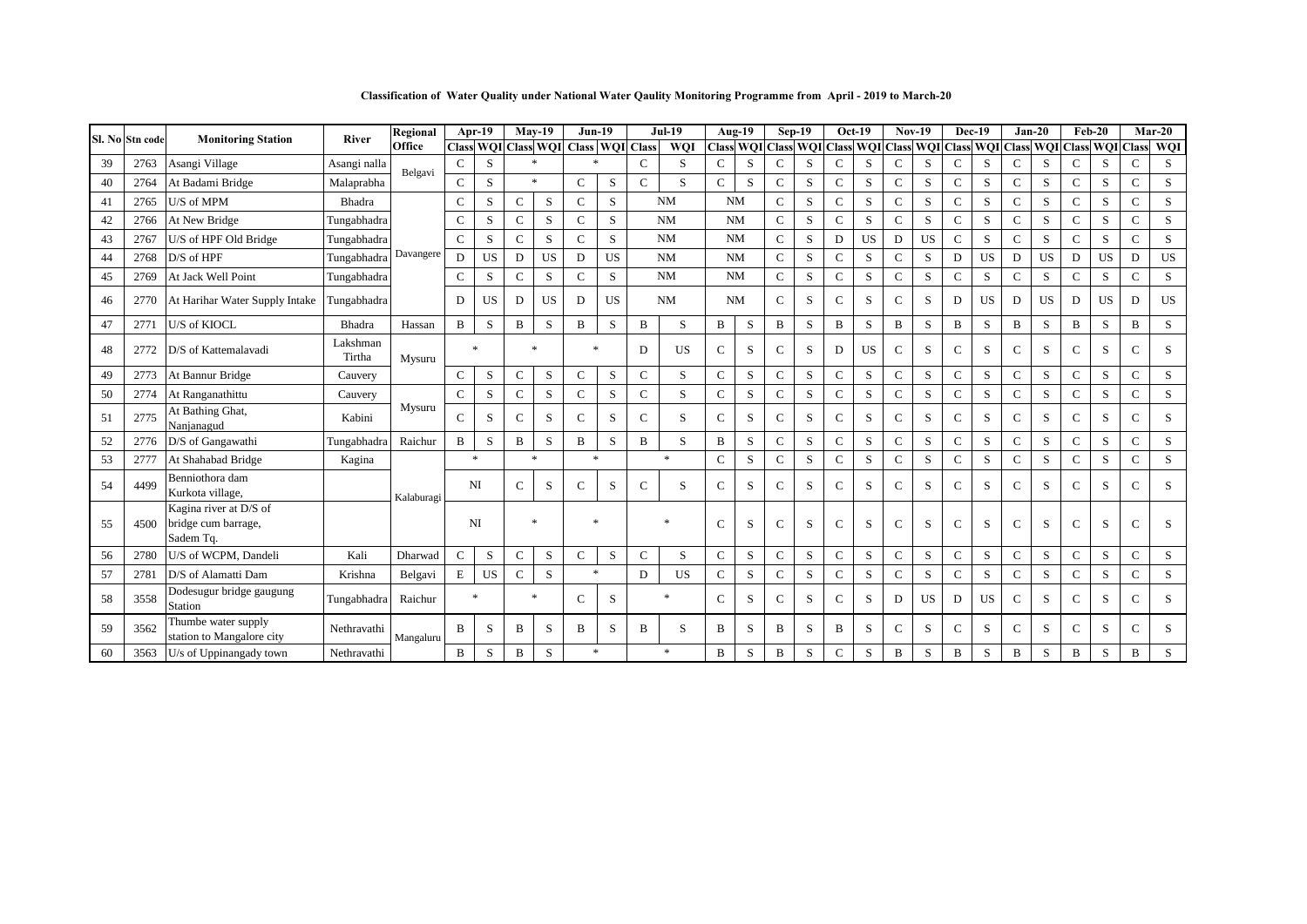|    |                 |                                                                        |                     | Regional |               | Apr-19       |               | $Mav-19$                  | $Jun-19$      |             |                  | <b>Jul-19</b> |               | Aug-19 | Sep-19         |             |               | Oct-19  |                | <b>Nov-19</b>                                           |              | <b>Dec-19</b> |               | $Jan-20$    |              | $Feb-20$                   |                | $Mar-20$ |
|----|-----------------|------------------------------------------------------------------------|---------------------|----------|---------------|--------------|---------------|---------------------------|---------------|-------------|------------------|---------------|---------------|--------|----------------|-------------|---------------|---------|----------------|---------------------------------------------------------|--------------|---------------|---------------|-------------|--------------|----------------------------|----------------|----------|
|    | Sl. No Stn code | <b>Monitoring Station</b>                                              | River               | Office   |               |              |               | Class WQI Class WQI Class |               |             | <b>WQI</b> Class | WQI           |               |        |                |             |               |         |                | Class WQI Class WQI Class WQI Class WQI Class WQI Class |              |               |               |             |              | <b>WOI</b> Class WOI Class |                | WOI      |
| 61 | 3566            | <b>KRS</b> Dam Mandya                                                  | Cauvery             |          | $\mathsf{C}$  | S            | $\mathsf{C}$  | S                         | $\mathbf C$   | S           | $\mathsf{C}$     | S             | $\mathbf C$   | S      | ${\bf C}$      | S           | $\mathsf{C}$  | S       | $\mathbf C$    | S                                                       | $\mathbf C$  | S             | $\mathbf C$   | S           | $\mathsf{C}$ | S                          | $\mathbf C$    | $\,$ S   |
| 62 | 3567            | D/s Shimsha near Madduar town                                          | Shimsha             |          |               | $\ast$       |               | $\ast$                    | $\ast$        |             |                  | $\ast$        |               | $\ast$ |                | $\ast$      | $\mathbf C$   | S       | $\mathbf{C}$   | S                                                       | $\mathbf C$  | S             | $\ast$        |             |              | $\ast$                     |                | $\ast$   |
| 63 | 3568            | Water supply intakepoint to<br>Srirangapatna town                      | Cauvery             |          | $\mathsf{C}$  | $\,$ S       | $\mathbf C$   | S                         | $\mathcal{C}$ | S           | $\mathcal{C}$    | S             | $\mathbf C$   | S      | $\mathbf C$    | S           | $\mathsf{C}$  | S       | $\mathsf{C}$   | S                                                       | $\mathbf C$  | S             | $\mathbf C$   | S           | $\mathbf C$  | S                          | ${\bf C}$      | S        |
| 64 | 3569            | Water supply intake point to<br>Mandva town                            | Cauvery             |          | $\mathsf{C}$  | S            | $\mathbf C$   | S                         | $\mathsf{C}$  | S           | $\mathbf C$      | S             | $\mathbf C$   | S      | $\mathsf{C}$   | S           | $\mathsf{C}$  | S       | $\mathsf{C}$   | S                                                       | $\mathbf C$  | S             | $\mathbf C$   | S           | $\mathbf C$  | S                          | $\mathbf C$    | S        |
| 65 | 3570            | D/s of KR Nagar bridge                                                 | Cauvery             |          |               | $\ast$       | $\mathsf{C}$  | S                         | $\mathbf C$   | S           | $\mathcal{C}$    | S             | $\mathsf{C}$  | S      | $\mathsf{C}$   | S           | $\mathsf{C}$  | S       | $\mathsf{C}$   | S                                                       | $\mathbf C$  | S             | $\mathsf{C}$  | S           | $\mathbf C$  | S                          | $\mathbf C$    | S        |
| 66 | 3571            | U/s of KR Nagar                                                        | Cauvery             |          | $\mathsf{C}$  | <sub>S</sub> | $\mathcal{C}$ | S                         | $\mathsf{C}$  | S           | $\mathsf{C}$     | S             | $\mathbf C$   | $\,$ S | $\overline{C}$ | S           | $\mathbf{C}$  | S       | $\overline{C}$ | S.                                                      | $\mathbf C$  | S             | $\mathbf{C}$  | S           | $\mathsf{C}$ | S                          | $\mathbf{C}$   | S        |
| 67 | 3572            | Water supply intake point to<br>Hunsur town                            | Lakshman<br>Thirtha |          |               | $\ast$       |               | $\ast$                    | $\ast$        |             | $\mathcal{C}$    | S             | $\mathsf{C}$  | S      | $\mathbf C$    | S           | D             | US.     | $\mathsf{C}$   | S                                                       | $\mathbf C$  | S             | $\mathbf{C}$  | S           | $\mathbf C$  | S                          | $\mathbf C$    | S        |
| 68 | 3573            | D/s of Kushalanagar town                                               | Cauvery             |          | $\mathsf{C}$  | S            | $\, {\bf B}$  | S                         | $\, {\bf B}$  | $\,$ S      | B                | S             | B             | S      | B              | $\mathbf S$ | $\, {\bf B}$  | S       | $\, {\bf B}$   | $\mathbf S$                                             | B            | $\mathbf S$   | $\mathbf C$   | $\mathbf S$ | $\mathbf C$  | $\rm S$                    | $\mathbf C$    | S        |
| 69 | 3574            | Water supply intake point to<br>Madikeri town (Kootehole)              | Cauvery             |          | B             | S            | $\bf{B}$      | S                         | B             | S           | B                | S             | B             | S      | B              | S           | B             | S       | B              | S                                                       | B            | S             | B             | S           | B            | S                          | B              | S        |
| 70 | 3575            | U/s Intake point to Nanjanagud<br>& Gundlupet<br>at Debur              | Kabini              | Mysuru   | $\mathsf{C}$  | S            | $\mathbf C$   | S                         | $\mathcal{C}$ | S           | $\mathcal{C}$    | S             | $\mathbf C$   | S      | $\mathsf{C}$   | S           | $\mathsf{C}$  | S       | $\mathbf C$    | S                                                       | $\mathbf C$  | S             | $\mathbf C$   | S           | $\mathbf C$  | S                          | $\mathbf C$    | S        |
| 71 | 3576            | Water supply intake point to<br>Mysore pump house                      | Cauvery             |          | $\mathcal{C}$ | S            | $\mathsf{C}$  | S                         | $\mathbf C$   | S           | $\mathsf{C}$     | S             | $\mathcal{C}$ | S      | $\mathbf C$    | S           | $\mathbf C$   | S       | $\mathsf{C}$   | S                                                       | $\mathsf{C}$ | S             | $\mathbf C$   | S           | $\mathsf{C}$ | S                          | $\mathsf{C}$   | S        |
| 72 | 3577            | Water supply intake point to<br>T. Narasipura                          | Kabini              |          | $\mathsf{C}$  | S            | $\mathsf{C}$  | S                         | $\mathsf{C}$  | S           | $\mathsf{C}$     | S             | C             | S      | $\mathbf C$    | S           | $\mathsf{C}$  | S       | $\mathsf{C}$   | S                                                       | $\mathbf C$  | S             | $\mathbf C$   | S           | ${\bf C}$    | S                          | $\mathsf{C}$   | S        |
| 73 | 3578            | D/s of Cauvery Maddur water<br>supply treatment plant at @<br>Bachalli | Cauvery             |          | C             | S            | $\mathsf{C}$  | S                         | $\mathsf{C}$  | S           | $\mathsf{C}$     | S             | $\mathbf C$   | S      | $\mathsf{C}$   | S           | $\mathsf{C}$  | S       | $\mathsf{C}$   | S                                                       | $\mathsf{C}$ | S             | $\mathsf{C}$  | S           | $\mathsf{C}$ | S                          | $\mathbf C$    | S        |
| 74 | 3579            | Water supply intake point at<br>Kollegala, Dasanapura                  | Cauvery             |          | $\mathsf{C}$  | S            | $\mathsf{C}$  | S                         | $\mathcal{C}$ | S           | $\mathcal{C}$    | S.            | $\mathbf C$   | S      | $\mathbf C$    | S           | $\mathcal{C}$ | S       | $\mathsf{C}$   | S                                                       | $\mathsf{C}$ | S             | $\mathsf{C}$  | S           | $\mathbf C$  | S                          | $\mathsf{C}$   | S        |
| 75 | 3580            | Water supply intake point<br>to Malavalli                              | Cauvery             |          | $\mathcal{C}$ | S            | $\mathsf{C}$  | S                         | $\mathsf{C}$  | S           | $\mathcal{C}$    | S             | $\mathbf C$   | S      | $\mathbf C$    | S           | $\mathsf{C}$  | S       | $\mathsf{C}$   | S                                                       | $\mathbf C$  | S             | $\mathsf{C}$  | S           | $\mathsf{C}$ | S                          | $\mathbf C$    | S        |
| 76 | 3581            | Water supply intake point at<br>Torekadanahalli                        | Cauvery             |          | $\mathsf{C}$  | $\,$ S       | $\mathsf{C}$  | S                         | $\mathsf{C}$  | S           | $\mathsf{C}$     | S             | $\mathsf{C}$  | S.     | $\mathbf C$    | S           | $\mathsf{C}$  | S       | $\mathsf{C}$   | S                                                       | $\mathbf C$  | S             | $\mathsf{C}$  | S           | $\mathsf{C}$ | S                          | $\mathsf{C}$   | S        |
| 77 | 4087            | NR Bridge, Ankola                                                      | Gangavali           |          | $\mathbf C$   | S            | $\mathbf C$   | S                         | $\mathcal{C}$ | S           | $\mathsf{C}$     | S             | D             | S      | $\mathbf C$    | S           | $\mathbf C$   | S       | $\mathbf{C}$   | S                                                       | $\mathbf C$  | S             | $\mathsf{C}$  | S           | $\mathbf C$  | S                          | $\mathbf C$    | S        |
| 78 | 4088            | Aghanashini River                                                      | Aghanashini         |          | $\mathbf C$   | $\,$ S       | $\mathbf C$   | S                         | $\mathsf{C}$  | $\,$ S      | $\mathsf{C}$     | S             | D             | S      | $\mathbf C$    | S           | $\mathbf C$   | S       | $\mathbf{C}$   | S                                                       | $\mathbf C$  | S             | $\mathbf C$   | S           | $\mathbf C$  | S                          | $\mathbf{C}$   | S        |
| 79 | 4089            | Hadinabal Bridge                                                       | Gundabai            | Karwar   | $\mathbf C$   | S            | $\mathbf C$   | S                         | $\mathbf C$   | $\,$ S      | $\mathsf{C}$     | S             | $\mathbf{C}$  | S      | $\mathsf{C}$   | S           | $\mathbf C$   | S       | $\mathbf{C}$   | S                                                       | $\mathsf{C}$ | S             | $\mathbf{C}$  | $\mathbf S$ | $\mathbf C$  | S                          | $\mathbf C$    | S        |
| 80 | 4090            | NR Bridge, at Honnavara                                                | Sharavathi          |          | $\mathbf{C}$  | S            | $\mathsf C$   | S                         | $\mathbf C$   | $\mathbf S$ | $\mathsf{C}$     | S             | $\mathbf D$   | $\,$ S | $\mathbf C$    | $\mathbf S$ | $\mathbf C$   | $\rm S$ | $\mathbf C$    | $\rm S$                                                 | $\mathbf C$  | S             | $\mathcal{C}$ | $\mathbf S$ | $\mathbf C$  | S                          | $\overline{C}$ | S        |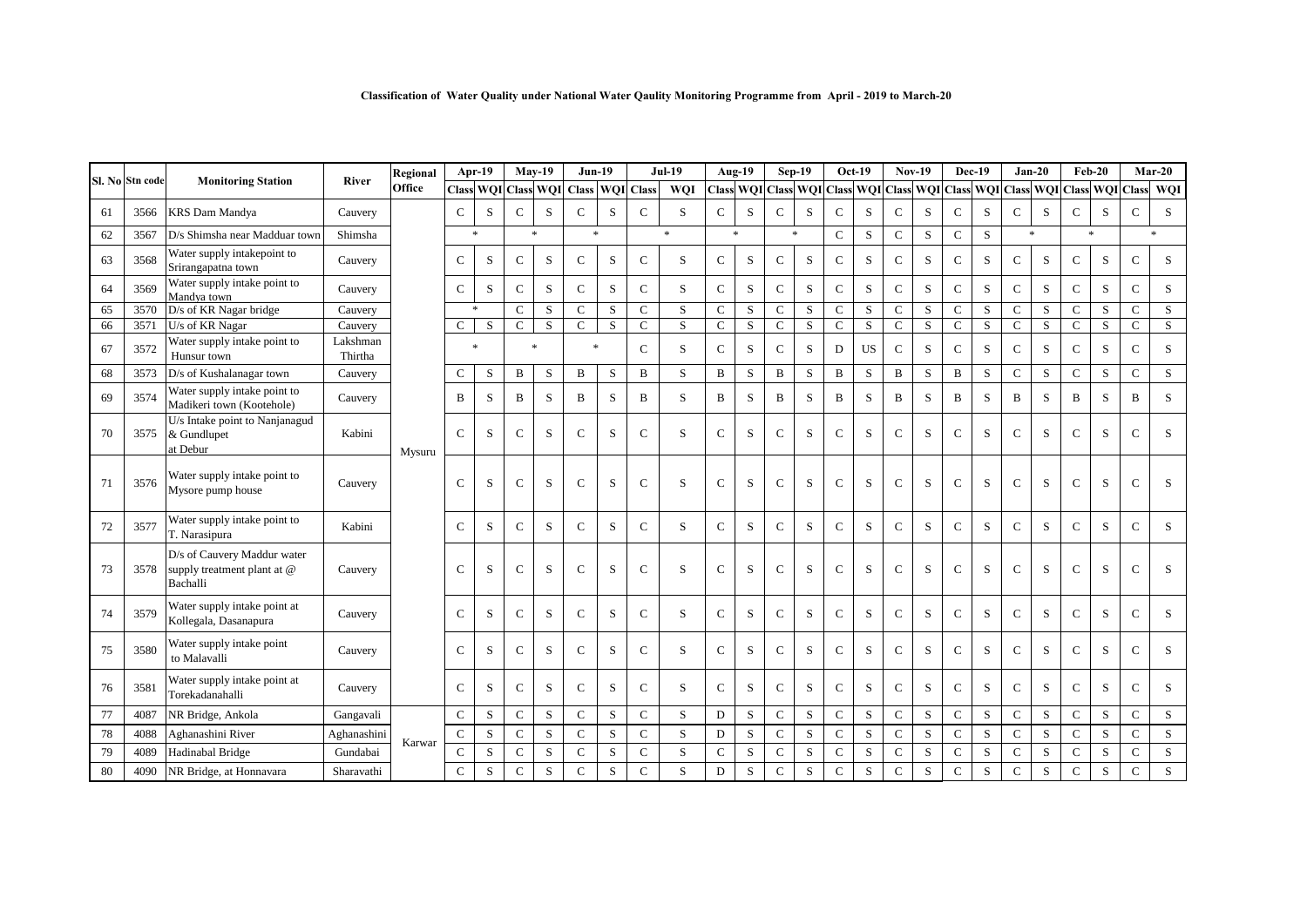|    |                 |                                                                                     |                           | Regional  |              | Apr-19         |               | $Mav-19$ | $Jun-19$                            |              |               | $Jul-19$   |               | Aug-19                 |              | $Sep-19$  |              | $Oct-19$                                | $Nov-19$      |           | <b>Dec-19</b> |           | $Jan-20$      |           |               | $Feb-20$                          |               | $Mar-20$ |
|----|-----------------|-------------------------------------------------------------------------------------|---------------------------|-----------|--------------|----------------|---------------|----------|-------------------------------------|--------------|---------------|------------|---------------|------------------------|--------------|-----------|--------------|-----------------------------------------|---------------|-----------|---------------|-----------|---------------|-----------|---------------|-----------------------------------|---------------|----------|
|    | Sl. No Stn code | <b>Monitoring Station</b>                                                           | River                     | Office    |              |                |               |          | Class WOI Class WOI Class WOI Class |              |               | <b>WOI</b> |               | <b>Class WOI Class</b> |              |           |              | WOI Class WOI Class WOI Class WOI Class |               |           |               |           |               |           |               | <b>WOI</b> Class <b>WOI</b> Class |               | WQI      |
| 81 | 4091            | NR Kadivinakatte Dam                                                                | Venkatpur                 |           | $\mathsf{C}$ | S              | $\mathcal{C}$ | S        | $\mathbf C$                         | S            | $\mathsf{C}$  | S          | $\mathsf{C}$  | S                      | $\mathbf{C}$ | S         | $\mathbf C$  | S                                       | $\mathsf{C}$  | S         | $\mathbf C$   | S         | $\mathbf C$   | S         | $\mathbf C$   | S                                 | $\mathbf{C}$  | S        |
| 82 | 4496            | Aghanashini River<br>Marigadde(Sirsi)                                               |                           | Karwar    |              | <b>NI</b>      | <b>NI</b>     |          | $\mathcal{C}$                       | S            | $\mathcal{C}$ | S          | $\mathcal{C}$ | S                      | C            | S         | $\mathsf{C}$ | S                                       | $\mathsf{C}$  | S         | $\mathsf{C}$  | S         | $\mathcal{C}$ | S         | $\mathsf{C}$  | S                                 | $\mathsf{C}$  | S        |
| 83 | 4497            | Kengre hole (Sirsi)                                                                 | Aghanashini               |           |              | NI             | NI            |          | $\mathbf C$                         | S            | $\mathbf C$   | S          | $\mathsf{C}$  | S                      | $\mathbf C$  | S         | $\mathsf{C}$ | S                                       | $\mathsf{C}$  | S         | $\mathsf{C}$  | S         | $\mathbf C$   | S         | $\mathbf C$   | S                                 | $\mathbf C$   | S        |
| 84 | 4498            | Sanavalli Dam, Mungod                                                               |                           |           |              | N <sub>I</sub> | NI            |          | $\mathbf C$                         | S            | $\mathsf{C}$  | S          | $\mathsf{C}$  | S                      | $\mathbf{C}$ | S.        | $\mathbf C$  | S                                       | $\mathbf C$   | S         | $\mathbf C$   | S.        | $\mathbf C$   | S         | $\mathbf C$   | S.                                | $\mathsf{C}$  | S        |
| 85 | 4098            | Rakkasakoppa Reservoir<br>Rakkasakoppa Vill Belagavi                                | Rakkasakopp<br>Reservor   | Belgavi   | $\mathsf{C}$ | S              | $\mathcal{C}$ | S        | $\mathcal{C}$                       | S            | $\mathsf{C}$  | S          | $\mathsf{C}$  | S                      | $\mathbf{C}$ | S         | $\mathbf C$  | S                                       | $\mathcal{C}$ | S         | $\mathsf{C}$  | S         | $\mathcal{C}$ | S         | $\mathsf{C}$  | S                                 | $\mathcal{C}$ | S        |
| 86 | 4099            | D/S Barachuki Falls Sathegala                                                       | Cauvery                   |           | $\mathsf{C}$ | S              | $\mathbf C$   | $\,$ S   | $\mathbf C$                         | S            | $\mathsf{C}$  | S          | $\mathsf{C}$  | S                      | $\mathbf C$  | S         | $\mathbf{C}$ | S                                       | $\mathbf C$   | S         | $\mathsf C$   | S         | $\mathbf C$   | S         | $\mathbf C$   | S                                 | $\mathbf{C}$  | S        |
| 87 | 4100            | Attigullipura Chamarajanagar                                                        | Suvaranvathi<br>Reservoir | Mysuru    | $\mathsf{C}$ | S              | $\mathbf C$   | S        | $\mathbf C$                         | S            | $\mathsf{C}$  | S          | $\mathsf{C}$  | S                      | $\mathbf{C}$ | S         | $\mathbf{C}$ | S                                       | $\mathbf C$   | S         | $\mathbf C$   | S         | $\mathbf C$   | S         | $\mathbf C$   | S                                 | $\mathbf{C}$  | S        |
| 88 | 4101            | Gundal Kollegala Tq &<br>Chamarajanagar Dist                                        | Gundal<br>Reservoir       |           | $\mathbf C$  | S              | $\mathsf{C}$  | S        | $\mathbf C$                         | S            | $\mathsf{C}$  | S          | $\mathsf{C}$  | S.                     | $\mathbf{C}$ | S.        | $\mathbf{C}$ | S.                                      | $\mathsf{C}$  | S         | $\mathsf C$   | S.        | $\mathsf{C}$  | S         | $\mathcal{C}$ | S                                 | $\mathsf{C}$  | S        |
| 89 | 4102            | D/S of cauvery at<br>Bhagamandala Bridge                                            | Cauvery                   |           | B            | S              |               | $\ast$   | $\mathcal{C}$                       | <sub>S</sub> | B             | S          | B             | S.                     | B            | S         | B            | S.                                      | B             | S         | B             | S         | B             | S         | B             | S                                 | B             | S        |
| 90 | 4103            | D/S of Cauvery at Kanive<br>Ramaligeswara Tempale Bridge<br>Kushalnagar             | Cauvery                   | Mysuru    | B            | S              | B             | S        | B                                   | S            | $\mathbf{B}$  | S          | B             | S                      | B            | S         | B            | S                                       | B             | S         | $\bf{B}$      | S         | B             | S         | B             | S                                 | B             | S        |
| 91 | 4104            | Ghatprabha River, Davalshwar<br>Braaga Jackwell for Drinking<br><b>Water Supply</b> | Ghatprabha                | Belagavi  |              | $\ast$         | $\mathcal{C}$ | S        | $\mathbf C$                         | S            | $\mathsf{C}$  | S          | $\mathsf{C}$  | S                      | $\mathbf C$  | S         | $\mathsf{C}$ | S                                       | $\mathsf{C}$  | S         | $\mathcal{C}$ | S         | $\mathcal{C}$ | S         | $\mathcal{C}$ | S                                 | $\mathsf{C}$  | S        |
| 92 | 4105            | Bhadra River D/S MPM,<br>Bhadrawati                                                 | Bhadra                    |           | D            | <b>US</b>      | $\mathsf{C}$  | S        | $\mathcal{C}$                       | S            |               | NM         |               | NM                     | C            | S         | $\mathsf{C}$ | S                                       | $\mathsf{C}$  | S         | $\mathbf C$   | S         | $\mathbf C$   | S         | $\mathbf C$   | $\mathbf S$                       | $\mathsf{C}$  | S        |
| 93 | 4106            | Tunga River U/S<br>Shivamogga                                                       | Tunga                     | Davangere | $\mathbf C$  | S              | $\mathsf{C}$  | $\,$ S   | $\mathcal{C}$                       | S            |               | NM         |               | NM                     | $\mathbf{C}$ | S         | $\mathbf{C}$ | S                                       | $\mathbf C$   | S         | $\mathbf C$   | S         | $\mathbf C$   | S         | $\mathbf C$   | S                                 | $\mathsf{C}$  | S        |
| 94 | 4494            | Tungabhadra river at Mylara                                                         | Tunga                     |           |              | NI             | <b>NI</b>     |          | $\mathcal{C}$                       | S            |               | NM         |               | NM                     | $\mathbf{C}$ | S         | $\mathsf{C}$ | S                                       | $\mathsf{C}$  | S         | $\mathbf C$   | S         | $\mathbf C$   | S         | $\mathsf{C}$  | S                                 | $\mathsf{C}$  | S        |
| 95 | 4495            | Tungabhadra river at Aravi                                                          | Tunga                     |           |              | N <sub>I</sub> | NI            |          | $\mathcal{C}$                       | S            |               | $\rm{NM}$  |               | NM                     | $\mathbf{C}$ | S         | $\mathsf{C}$ | S                                       | $\mathbf C$   | S         | $\mathbf C$   | S         | $\mathbf C$   | S         | $\mathsf{C}$  | S                                 | $\mathsf{C}$  | S        |
| 96 | 4107            | Dakshina Pinakini River<br>Near Mugalur Bridge,                                     | Dakshina<br>Pinakini      | Sarjapura | D            | <b>US</b>      | D             | US       | D                                   | <b>US</b>    | D             | <b>US</b>  | E             | <b>US</b>              | D            | <b>US</b> | D            | <b>US</b>                               | E             | <b>US</b> | $\mathbf E$   | <b>US</b> | E             | <b>US</b> | E             | US                                |               | $\ast$   |
| 97 | 4108            | Akravathir River Before                                                             | Arkavathi                 |           | D            | US             | D             | US       | D                                   | <b>US</b>    | D             | <b>US</b>  | D             | US                     | D            | <b>US</b> | D            | <b>US</b>                               | D             | <b>US</b> | D             | <b>US</b> | D             | <b>US</b> | D             | <b>US</b>                         |               | $\ast$   |
| 98 | 4109            | Cauvery River Before<br>Confluence At Sangam                                        | Cauvery                   | Ramanagar | D            | <b>US</b>      | $\mathbf C$   | S        | $\mathsf{C}$                        | S            | D             | US.        | D             | <b>US</b>              | D            | <b>US</b> | D            | <b>US</b>                               | D             | <b>US</b> | B             | S         | D             | <b>US</b> | D             | <b>US</b>                         |               | $\ast$   |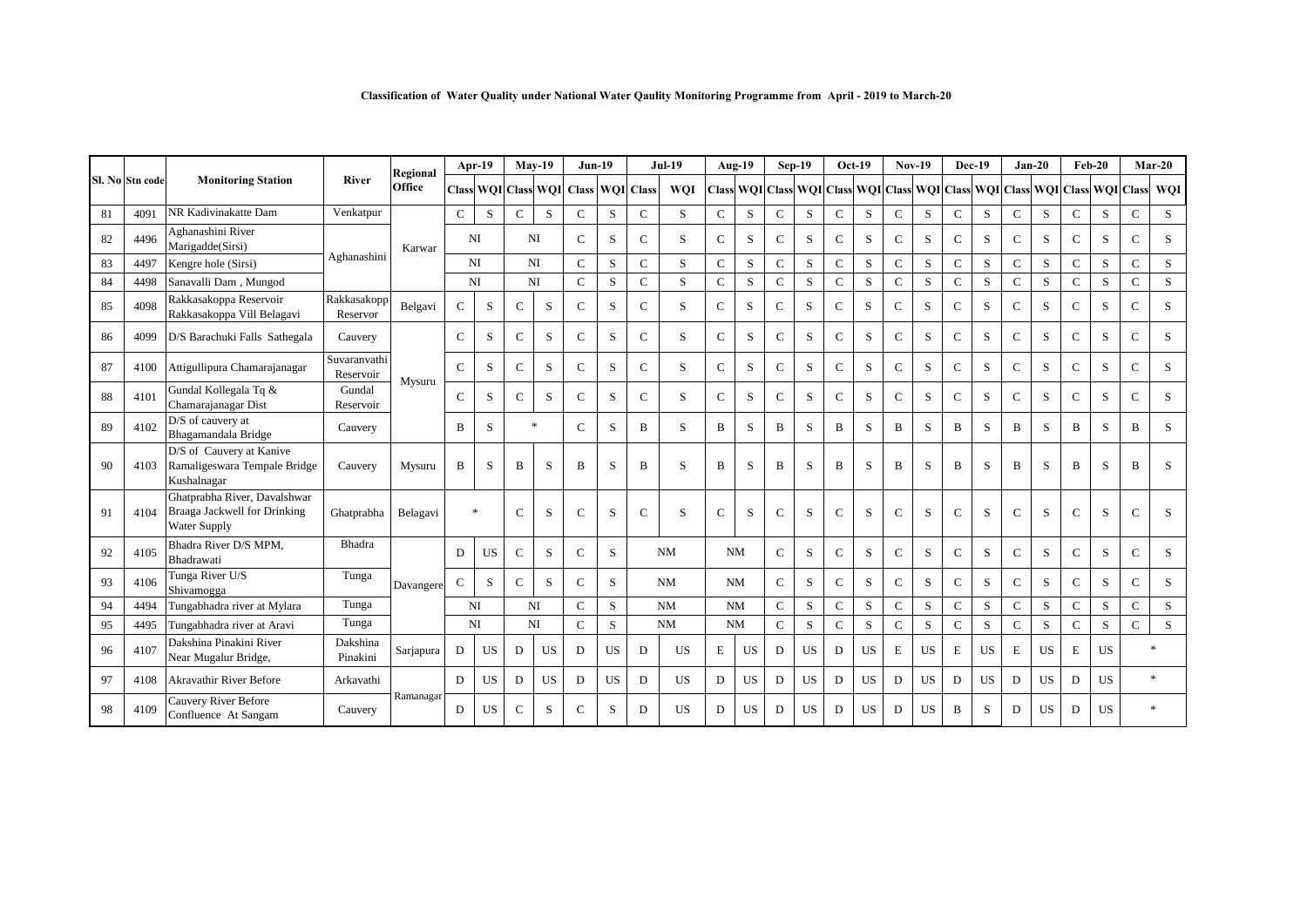### **Classification of Water Quality under National Water Qaulity Monitoring Programme from April - 2019 to March-20**

## **Lake/ Tanks Water Samples Classification for the month of April - 2019 to March - 2020 of Bengaluru Urban & Rural District**

*Monitoring of Indian National Aquatic Resource System (MINARS)* 

|                | Sl. No Stn code | <b>Monitoring Station</b> | <b>Regional Office</b> |              | Apr- $19$      |             | <b>May-19</b>       | $Jun-19$    |           |                  | <b>Jul-19</b> | Aug-19                 |           |             | $Sep-19$            | $Oct-19$                                                    |    | <b>Nov-19</b>       |    | Dec-19      |           |             | $Jan-20$  |             | $Feb-20$            | $Mar-20$          |
|----------------|-----------------|---------------------------|------------------------|--------------|----------------|-------------|---------------------|-------------|-----------|------------------|---------------|------------------------|-----------|-------------|---------------------|-------------------------------------------------------------|----|---------------------|----|-------------|-----------|-------------|-----------|-------------|---------------------|-------------------|
|                |                 |                           |                        | <b>Class</b> |                |             | WQI Class WQI Class |             |           | <b>WOI</b> Class | WQI           | <b>Class WQI Class</b> |           |             |                     | WQI Class WQI Class WQI Class WQI Class WQI Class WQI Class |    |                     |    |             |           |             |           |             |                     | WQI               |
|                | 3589            | Madiwala Lake             |                        | D            | <b>US</b>      | D           | <b>US</b>           | D           | US        | E                | <b>US</b>     | $\star$                |           | D           | US                  | $\ast$                                                      |    | $\ast$              |    | D           | <b>US</b> | D           | <b>US</b> | D           | US                  | $\ast$            |
| 2              | 3602            | <b>Bellandur</b> lake     |                        | D            | <b>US</b>      | $\mathbf E$ | US                  | $\mathbf E$ | US        | E                | US            | $*$                    |           | E           | <b>US</b>           | $\ast$                                                      |    | $\ast$              |    | Е           | <b>US</b> | $\mathbf E$ | <b>US</b> | $\mathbf E$ | US                  | $\ast$            |
| 3              | 3609            | <b>Ibblur</b> Lake        |                        |              | $\ast$         |             | $\star$             | $\ast$      |           |                  | $*$           | $\star$                |           |             | $\ast$              | $\ast$                                                      |    | $\ast$              |    | $\ast$      |           |             | $\ast$    | $\mathbf E$ | <b>US</b>           | $\ast$            |
| $\overline{4}$ | 361             | Kaikondanahalli Lake      |                        | D            | <b>US</b>      | $\mathbf E$ | <b>US</b>           | E           | US        | E                | <b>US</b>     | $\ast$                 |           | Е           | US                  | $\ast$                                                      |    | $\ast$              |    | E           | <b>US</b> | $\mathbf E$ | <b>US</b> | $\mathbf E$ | <b>US</b>           | $\ast$            |
| -5             | 3612            | Agaram lake               |                        | D            | <b>US</b>      | $\mathbf E$ | <b>US</b>           | D           | US        | $\mathbf E$      | <b>US</b>     | $*$                    |           | D           | US                  | $\ast$                                                      |    | $\ast$              |    | D           | <b>US</b> | D           | <b>US</b> | D           | US                  | $\ast$            |
| 6              | 3613            | Gottegre lake             |                        |              | $\ast$         |             | $\ast$              | $*$         |           |                  | $*$           | $*$                    |           |             | $\ast$              | $\ast$                                                      |    | $\ast$              |    | $\ast$      |           |             | $\ast$    |             | $\ast$              | $\ast$            |
|                | 3614            | Puttenahalli lake (s)     |                        | $\mathbf E$  | <b>US</b>      | D           | <b>US</b>           | D           | US        | D                | US            | $\ast$                 |           | D           | <b>US</b>           | $\ast$                                                      |    | $\ast$              |    | D           | <b>US</b> | D           | <b>US</b> | ${\rm D}$   | US                  | $\ast$            |
| 8              | 3615            | Arakere lake              |                        | E            | <b>US</b>      | D           | <b>US</b>           | D           | US        | E                | <b>US</b>     | $*$                    |           | $\mathbf D$ | <b>US</b>           | $\ast$                                                      |    | $\ast$              |    | D           | <b>US</b> | $\mathbf E$ | <b>US</b> | $\mathbf E$ | <b>US</b>           | $\ast$            |
| 9              | 3616            | Kalena agrahara lake      |                        |              | $\ast$         |             | $\ast$              | $\ast$      |           |                  | $*$           | $\ast$                 |           | D           | US                  | $\ast$                                                      |    | $\ast$              |    | D           | <b>US</b> | D           | <b>US</b> | D           | <b>US</b>           | $\ast$            |
| 10             | 3617            | Hulimavu lake             |                        | Ε            | US             | D           | US                  | D           | <b>US</b> | D                | <b>US</b>     | $\ast$                 |           | D           | <b>US</b>           | $\ast$                                                      |    | $\ast$              |    | D           | US        | D           | US        | D           | US                  | $\ast$            |
| 11             | 3618            | Singasandra lake          | Bommanahalli           | D            | <b>US</b>      | $\mathbf E$ | <b>US</b>           | D           | US        | E                | <b>US</b>     | $*$                    |           | D           | US                  | $\ast$                                                      |    | $\ast$              |    | D           | <b>US</b> | D           | <b>US</b> | D           | <b>US</b>           | $\ast$            |
| 12             | 3619            | Begur tank                |                        |              | 米              | <b>sk</b>   |                     | $\ast$      |           |                  | $*$           | $\ast$                 |           |             | $\ast$              | $\ast$                                                      |    | $\ast$              |    | $\ast$      |           | D           | <b>US</b> | $\mathbf E$ | <b>US</b>           | $\ast$            |
| 13             | 3620            | Parappana agrahara lake   |                        | D            | <b>US</b>      | D           | <b>US</b>           | E           | <b>US</b> | $\mathbf E$      | <b>US</b>     | $*$                    |           | D           | US                  | $\ast$                                                      |    | $\ast$              |    | $\mathbf E$ | <b>US</b> | $\mathbf E$ | <b>US</b> | $\mathbf E$ | <b>US</b>           | $\ast$            |
| 14             | 3621            | Harlur Lake               |                        | D            | <b>US</b>      | E           | <b>US</b>           | $\mathbf E$ | US        | D                | US            | $*$                    |           | $\mathbf D$ | US                  | $\ast$                                                      |    | $\ast$              |    | D           | <b>US</b> | D           | <b>US</b> | ${\rm D}$   | US                  | $\ast$            |
| 15             | 3622            | Somasundra palya lake     |                        |              | $\ast$         |             | $\star$             | $\ast$      |           |                  | $*$           | $*$                    |           |             | $\boldsymbol{\ast}$ | $\ast$                                                      |    | $\ast$              |    | $\ast$      |           |             | $\star$   |             | $\boldsymbol{\ast}$ | $\ast$            |
| 16             | 4542            | Basavanapura Lake         |                        |              | N <sub>I</sub> | NI          |                     | NI          |           |                  | NI            | NI                     |           |             | NI                  | NI                                                          |    | NI                  |    | NI          |           |             | NI        | D           | US                  | $\ast$            |
| 17             | 4543            | Kodi singasandra Lake     |                        |              | N <sub>I</sub> |             | $_{\rm NI}$         | NI          |           |                  | NI            | $\rm NI$               |           |             | NI                  | $\rm NI$                                                    |    |                     | NI | D           | US        | D           | US        | $\mathbf E$ | <b>US</b>           | $\ast$            |
| 18             | 4544            | Kothunuru Lake            |                        |              | N <sub>I</sub> |             | NI                  | NI          |           |                  | NI            | NI                     |           |             | NI                  | N <sub>I</sub>                                              |    | NI                  |    |             | NI        |             | NI        | D           | <b>US</b>           | $\ast$            |
| 19             | 4545            | Jungu Kere Lake           |                        |              | N <sub>I</sub> |             | NI                  | NI          |           |                  | NI            | NI                     |           |             | NI                  | N <sub>I</sub>                                              |    | NI                  |    | NI          |           |             | NI        |             | $\ast$              | $\ast$            |
| 20             | 4546            | Jakksandra Lake           |                        |              | N <sub>I</sub> |             | NI                  | NI          |           |                  | NI            | NI                     |           |             | NI                  | NI                                                          |    | NI                  |    |             | NI        |             | NI        |             | $*$                 | $\ast$            |
| 21             | 4547            | Swarana kunte Lake        |                        |              | N <sub>I</sub> |             | $_{\rm NI}$         | NI          |           |                  | NI            | $_{\rm NI}$            |           |             | NI                  | N <sub>I</sub>                                              |    | $_{\rm NI}$         |    | $_{\rm NI}$ |           |             | NI        |             | $\ast$              | $\ast$            |
| 22             | 3603            | Vengaihnakere Tank        |                        | D            | US             | D           | US                  | D           | US        | D                | US            | D                      | US        | D           | US                  | D                                                           | US | D                   | US | E           | US        | $\mathbf E$ | US        | D           | <b>US</b>           | $\mathbf D$<br>US |
| 23             | 3604            | Doddanakundi tank         | Mahadevapura           | $\mathbf D$  | <b>US</b>      |             | $*$                 | $\ast$      |           |                  | $\ast$        | $\boldsymbol{\ast}$    |           |             | $\ast$              | $\ast$                                                      |    | $\boldsymbol{\ast}$ |    | $\ast$      |           |             | $\ast$    |             | $\ast$              | $\star$           |
| 24             | 3605            | Yellamallappa tank        |                        | D            | US             | D           | <b>US</b>           | D           | US        | D                | US            | D                      | <b>US</b> | $\mathbf D$ | <b>US</b>           | D                                                           | US | D                   | US | $\mathbf D$ | <b>US</b> | D           | <b>US</b> | $\mathbf D$ | <b>US</b>           | D<br><b>US</b>    |
| 25             | 3607            | Kalkere tank              |                        |              | $\ast$         |             | $\ast$              | D           | US        | D                | US            | E                      | <b>US</b> | D           | <b>US</b>           | D                                                           | US | $\mathbf E$         | US | E           | <b>US</b> | $\mathbf E$ | US        | $\mathbf E$ | <b>US</b>           | E<br>US           |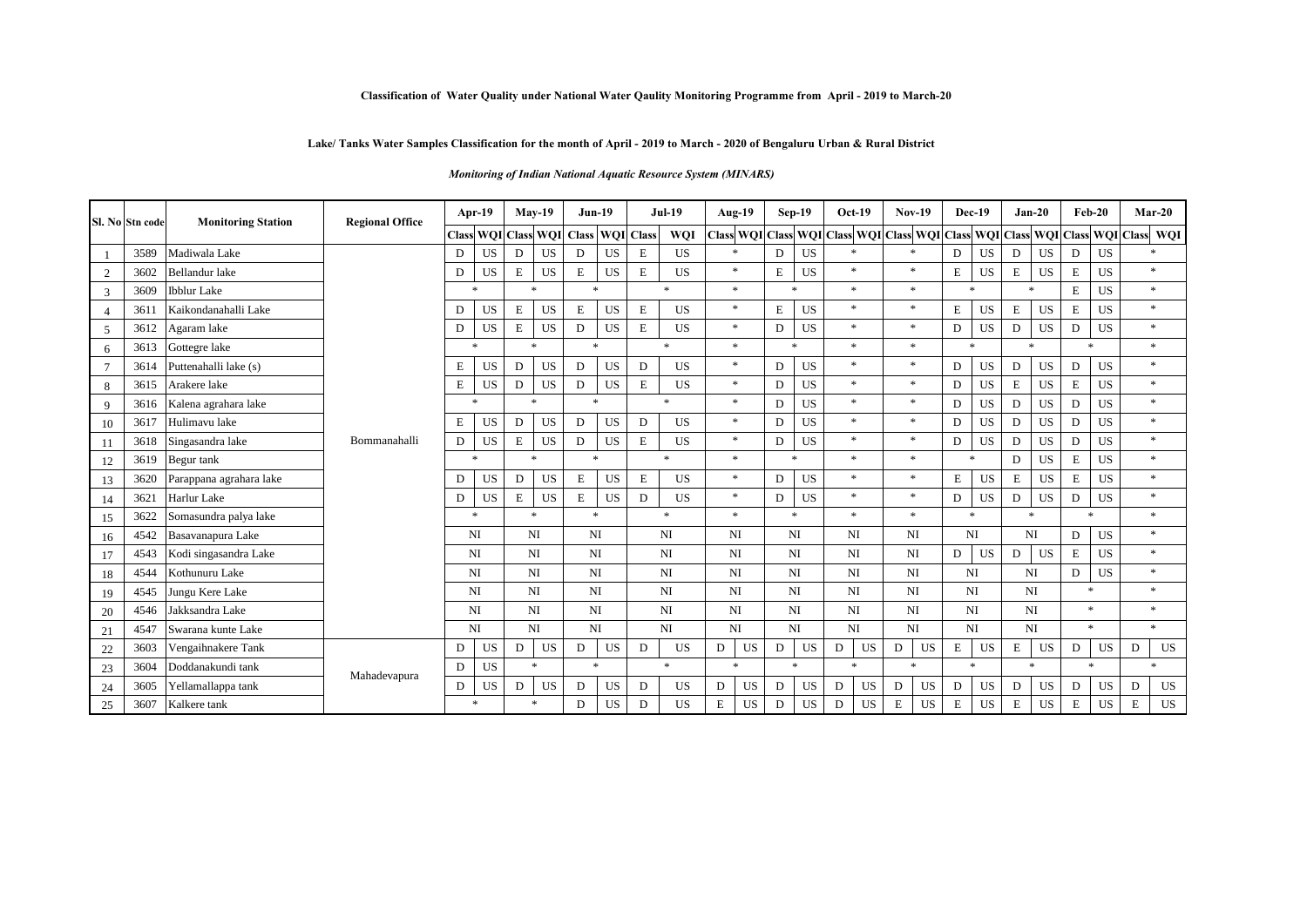|    | Sl. No Stn code | <b>Monitoring Station</b> | <b>Regional Office</b> |   | Apr-19                 |   | $Mav-19$            |              | $Jun-19$            |                  | <b>Jul-19</b>  |   | Aug-19           |              | $Sep-19$  |             | $Oct-19$                      |             | <b>Nov-19</b> |             | Dec-19           |             | $Jan-20$         |             | $Feb-20$         |             | $Mar-20$  |
|----|-----------------|---------------------------|------------------------|---|------------------------|---|---------------------|--------------|---------------------|------------------|----------------|---|------------------|--------------|-----------|-------------|-------------------------------|-------------|---------------|-------------|------------------|-------------|------------------|-------------|------------------|-------------|-----------|
|    |                 |                           |                        |   |                        |   | Class WOI Class WOI | <b>Class</b> |                     | <b>WOI</b> Class | <b>WOI</b>     |   | <b>Class WQI</b> | <b>Class</b> |           |             | WQI Class WQI Class WQI Class |             |               |             | <b>WQI</b> Class |             | <b>WQI</b> Class |             | <b>WQI</b> Class |             | WQI       |
| 26 | 3608            | Varthur lake              |                        | D | US                     | D | US                  | ${\bf D}$    | <b>US</b>           | D                | <b>US</b>      | D | US               | D            | <b>US</b> | D           | US                            | $\mathbf E$ | US            | D           | US               | $\mathbf D$ | US               | ${\rm D}$   | US               | $\mathbf D$ | US        |
| 27 | 3610            | Tubrahalli Lake           |                        | D | <b>US</b>              | D | <b>US</b>           | $\,$ E       | US                  | $\mathbf E$      | <b>US</b>      | E | <b>US</b>        | ${\rm D}$    | <b>US</b> | E           | <b>US</b>                     | D           | US            | $\mathbf E$ | <b>US</b>        | D           | <b>US</b>        | $\mathbf E$ | <b>US</b>        | $\mathbf E$ | US        |
| 28 | 3643            | Beenniganahalli tank      |                        |   | $\ast$                 |   | $\ast$              |              | $\ast$              |                  | $\ast$         |   | $\ast$           |              | $\ast$    | D           | $_{\rm US}$                   | D           | US            | E           | US               | E           | US               | D           | $_{\rm US}$      | D           | US        |
| 29 | 4514            | Sadramangala lake         |                        |   | NI                     |   | NI                  |              | NI                  |                  | N <sub>I</sub> |   | NI               |              | NI        |             | NI                            |             | NI            |             | NI               |             | NI               |             | $\ast$           |             | $\ast$    |
| 30 | 4515            | Battarahalli Lake         |                        |   | NI                     |   | NI                  |              | N <sub>I</sub>      |                  | NI             |   | $N_{\rm I}$      |              | NI        |             | NI                            |             | NI            |             | NI               |             | $_{\rm NI}$      |             | $\ast$           |             | $*$       |
| 31 | 4516            | Kundalahalli Lake         |                        |   | NI                     |   | NI                  |              | N <sub>I</sub>      |                  | NI             |   | NI               |              | NI        |             | NI                            |             | NI            |             | NI               |             | NI               |             | $*$              |             | $*$       |
| 32 | 4517            | Kowdhenahalli Lake        |                        |   | NI                     |   | NI                  |              | N <sub>I</sub>      |                  | NI             |   | $_{\rm NI}$      |              | NI        |             | NI                            |             | $_{\rm NI}$   |             | NI               |             | NI               |             | $\ast$           |             | $*$       |
| 33 | 4518            | Garudacharpalya Lake      |                        |   | NI                     |   | NI                  | NI           |                     |                  | N <sub>I</sub> |   | NI               |              | NI        |             | NI                            |             | NI            |             | NI               |             | NI               |             | $\ast$           |             | $*$       |
| 34 | 4519            | Rampura Lake              |                        |   | $_{\rm NI}$            |   | NI                  |              | N <sub>I</sub>      |                  | NI             |   | $_{\rm NI}$      |              | NI        |             | $_{\rm NI}$                   |             | $_{\rm NI}$   |             | NI               |             | $_{\rm NI}$      |             | $*$              |             | $*$       |
| 35 | 4520            | Chinnapanhalli Lake       | Mahadevapura           |   | NI                     |   | NI                  |              | N <sub>I</sub>      |                  | NI             |   | NI               |              | NI        |             | NI                            |             | NI            |             | NI               |             | NI               |             | $\ast$           |             | $*$       |
| 36 | 4521            | Devarabeesanahalli Lake   |                        |   | NI                     |   | NI                  |              | NI                  |                  | NI             |   | NI               |              | NI        |             | NI                            |             | NI            |             | NI               |             | $\mathbf E$      |             | $*$              |             | $*$       |
| 37 | 4522            | Vibhuthipura Lake         |                        |   | NI                     |   | NI                  |              | NI                  |                  | <b>NI</b>      |   | NI               |              | NI        |             | NI                            |             | NI            |             | NI               |             | NI               |             | $\ast$           |             | $*$       |
| 38 | 4523            | Nallurahalli Lake         |                        |   | $_{\rm NI}$            |   | NI                  |              | N <sub>I</sub>      |                  | NI             |   | $_{\rm NI}$      |              | NI        |             | NI                            |             | $_{\rm NI}$   |             | NI               |             | $_{\rm NI}$      |             | $\ast$           |             | $*$       |
| 39 | 4524            | Pattandur agarahara       |                        |   | NI                     |   | NI                  |              | NI                  |                  | NI             |   | NI               |              | NI        |             | NI                            |             | NI            |             | NI               |             | NI               |             | $\ast$           |             | $*$       |
| 40 | 4525            | Seetharam palya Lake      |                        |   | NI                     |   | NI                  |              | N <sub>I</sub>      |                  | NI             |   | NI               |              | NI        |             | NI                            |             | NI            |             | NI               |             | NI               |             | $\ast$           |             | $*$       |
| 41 | 4526            | Dyavasandra Tank          |                        |   | NI                     |   | NI                  |              | NI                  |                  | N <sub>I</sub> |   | NI               |              | NI        |             | NI                            |             | NI            |             | NI               |             | NI               |             | $\ast$           |             | $*$       |
| 42 | 4527            | Whitefield kere Lake      |                        |   | NI                     |   | NI                  |              | NI                  |                  | N <sub>I</sub> |   | NI               |              | NI        |             | NI                            |             | NI            |             | NI               |             | NI               |             | $\ast$           |             | $\ast$    |
| 43 | 4528            | Doddakannehalli Lake      |                        |   | NI                     |   | NI                  |              | NI                  |                  | NI             |   | NI               |              | NI        |             | NI                            |             | NI            |             | NI               |             | NI               |             | *                |             | $*$       |
| 44 | 4529            | Kasavanahalli Lake        |                        |   | NI                     |   | NI                  |              | NI                  |                  | N <sub>I</sub> |   | NI               |              | NI        |             | NI                            |             | NI            |             | NI               |             | NI               |             | $\ast$           |             | $*$       |
| 45 | 3631            | Nagarakere tank           |                        |   | $\ast$                 |   | $\ast$              |              | $\boldsymbol{\ast}$ |                  | $\ast$         |   | $\ast$           |              | $\ast$    |             | $\ast$                        |             | $\ast$        |             | $\ast$           |             | $\ast$           |             | $\ast$           |             | $\ast$    |
| 46 | 4530            | Kammasandra Tank          |                        |   | NI                     |   | NI                  | E            | <b>US</b>           | $\mathbf E$      | <b>US</b>      | E | <b>US</b>        | D            | US        | D           | <b>US</b>                     | E           | <b>US</b>     | E           | US               | Е           | US               | E           | <b>US</b>        |             | $*$       |
| 47 | 4531            | Rayasandra Tank           | Sarjapura              |   | NI                     |   | NI                  | $\mathbf E$  | US                  | D                | <b>US</b>      | D | <b>US</b>        | D            | <b>US</b> | D           | <b>US</b>                     | E           | <b>US</b>     | D           | <b>US</b>        | D           | <b>US</b>        | $\mathbf D$ | <b>US</b>        |             | $\ast$    |
| 48 | 4532            | ChandapuraTank            |                        |   | $\mathbf{N}\mathbf{I}$ |   | NI                  |              | NI                  | E                | <b>US</b>      | D | <b>US</b>        | D            | <b>US</b> | D           | US                            | E           | <b>US</b>     | E           | US               | Е           | <b>US</b>        | $\mathbf E$ | <b>US</b>        |             | $\ast$    |
| 49 | 3590            | Lalbagh tank              |                        | D | <b>US</b>              | D | US                  | $\mathbf E$  | US                  | D                | <b>US</b>      | D | <b>US</b>        | D            | <b>US</b> | D           | <b>US</b>                     | $\mathbf D$ | <b>US</b>     | D           | <b>US</b>        | D           | <b>US</b>        | $\mathbf D$ | <b>US</b>        | D           | <b>US</b> |
| 50 | 3591            | Kempambudhi lake          |                        | D | $_{\rm US}$            | D | <b>US</b>           | D            | US                  | D                | US             | D | <b>US</b>        | $\mathbf D$  | US        | D           | <b>US</b>                     | $\mathbf D$ | <b>US</b>     | D           | <b>US</b>        | D           | <b>US</b>        | D           | US               | $\mathbf D$ | US        |
| 51 | 3592            | Yediyur lake              | <b>BNG-City South</b>  | D | <b>US</b>              | D | US                  | $\mathbf E$  | US                  | D                | <b>US</b>      | D | <b>US</b>        | $\mathbf D$  | <b>US</b> | D           | <b>US</b>                     | $\mathbf D$ | <b>US</b>     | D           | <b>US</b>        | D           | US               | $\mathbf D$ | <b>US</b>        | $\mathbf D$ | <b>US</b> |
| 52 | 3638            | Annaiappa Tank            |                        | D | <b>US</b>              | D | <b>US</b>           | D            | US                  | D                | US             | D | <b>US</b>        | D            | <b>US</b> | D           | <b>US</b>                     | D           | <b>US</b>     | D           | US               | D           | US               | D           | <b>US</b>        | D           | US        |
| 53 | 4504            | Sarakki Lake              |                        |   | NI                     | D | US                  | D            | US                  | D                | <b>US</b>      | D | <b>US</b>        | D            | US        | $\mathbf C$ | S                             | D           | <b>US</b>     | D           | <b>US</b>        | D           | <b>US</b>        | $\mathbf E$ | US               | $\mathbf E$ | <b>US</b> |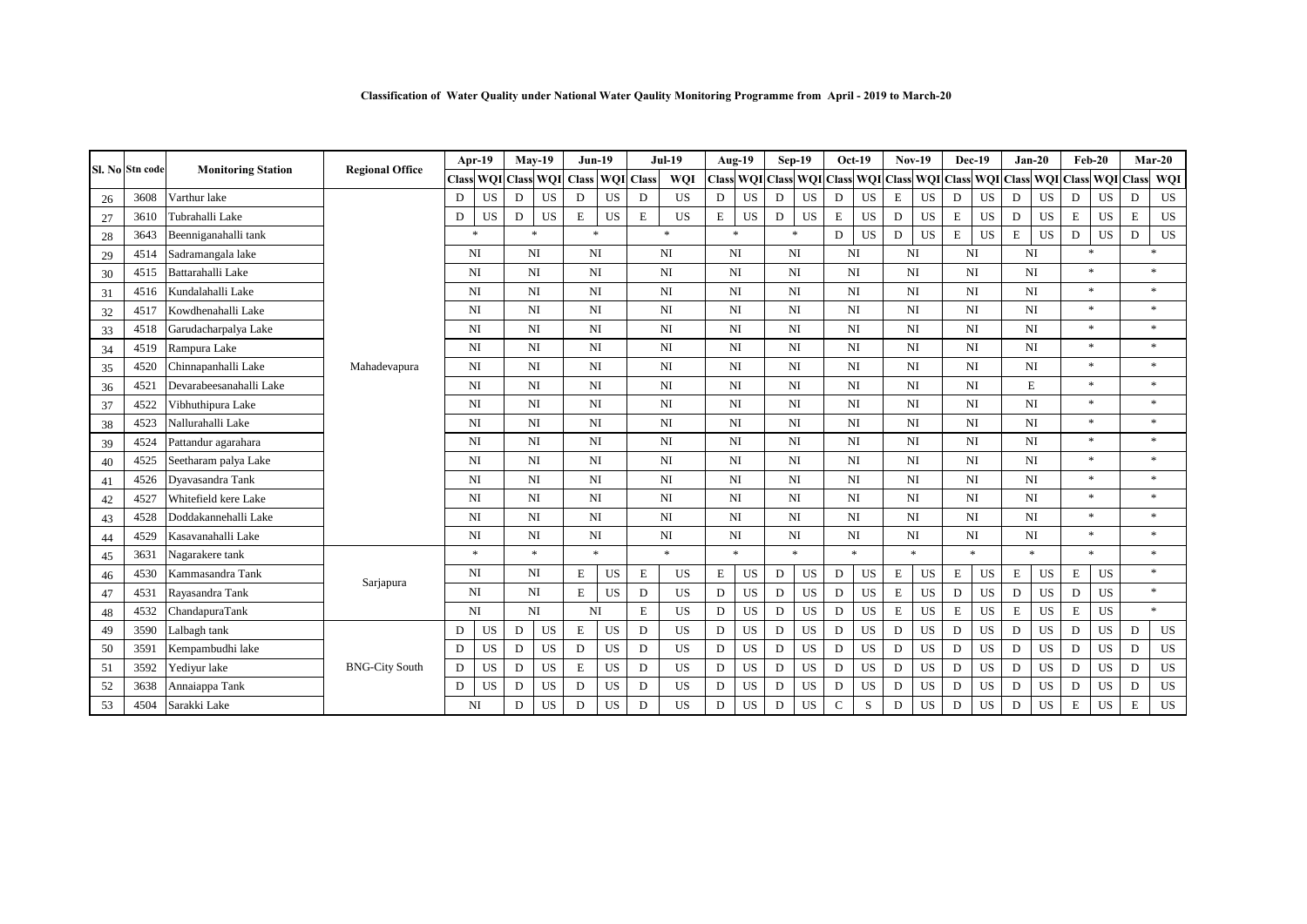|    | Sl. No Stn code | <b>Monitoring Station</b>                             | <b>Regional Office</b> |             | Apr-19         |             | $Mav-19$            | $Jun-19$               |           |             | <b>Jul-19</b> |             | Aug-19              |             | $Sep-19$                                      |             | $Oct-19$    |             | <b>Nov-19</b> |             | Dec-19           |             | $Jan-20$  |                  | $Feb-20$         |             | $Mar-20$            |
|----|-----------------|-------------------------------------------------------|------------------------|-------------|----------------|-------------|---------------------|------------------------|-----------|-------------|---------------|-------------|---------------------|-------------|-----------------------------------------------|-------------|-------------|-------------|---------------|-------------|------------------|-------------|-----------|------------------|------------------|-------------|---------------------|
|    |                 |                                                       |                        |             |                |             | Class WOI Class WOI | <b>Class WQI</b> Class |           |             | WOI           |             |                     |             | Class WOI Class WOI Class WOI Class WOI Class |             |             |             |               |             | <b>WQI</b> Class |             |           | <b>WQI</b> Class | <b>WOI</b> Class |             | WOI                 |
| 54 | 1388            | Ulsoor LakeTraining Centre of<br><b>Fish Breeding</b> |                        | D           | <b>US</b>      | D           | <b>US</b>           | D                      | <b>US</b> | D           | <b>US</b>     | D           | <b>US</b>           | Е           | <b>US</b>                                     | Е           | <b>US</b>   | Е           | <b>US</b>     | D           | <b>US</b>        | D           | <b>US</b> | D                | <b>US</b>        |             | $\ast$              |
| 55 | 3593            | <b>Ulsoor Lake near Temple</b>                        | <b>BNG-City East</b>   | D           | US             | D           | <b>US</b>           | E                      | <b>US</b> | D           | US            | D           | <b>US</b>           | D           | <b>US</b>                                     | Е           | <b>US</b>   | D           | <b>US</b>     | $\mathbf D$ | US               | D           | US        | D                | <b>US</b>        |             | $\ast$              |
| 56 | 3595            | Byrasandra tank                                       |                        | D           | US             | D           | US                  | D                      | <b>US</b> | D           | US            | D           | $_{\rm US}$         | E           | US                                            | D           | $_{\rm US}$ | E           | US            | $\mathbf D$ | US               | $\mathbf E$ | <b>US</b> | $\mathbf D$      | <b>US</b>        |             | $\ast$              |
| 57 | 3594            | <b>Sankey Tank</b>                                    | <b>BNG-City - West</b> | ${\rm D}$   | US             | D           | US                  | E                      | <b>US</b> | D           | US            | $\mathbf D$ | <b>US</b>           | D           | <b>US</b>                                     | D           | <b>US</b>   | D           | <b>US</b>     | D           | US               | $\mathbf E$ | US        | $\mathbf D$      | US               |             | $\ast$              |
| 58 | 2779            | Hesaraghatta Reservoir                                |                        | D           | US             | D           | <b>US</b>           | $\star$                |           |             | $\star$       |             | $\mathbf{r}$        |             | $\star$                                       |             | $\star$     | D           | <b>US</b>     | D           | <b>US</b>        | D           | <b>US</b> | D                | <b>US</b>        | D           | US                  |
| 59 | 3597            | Hesaraghatta Tank                                     |                        | D           | <b>US</b>      | D           | <b>US</b>           | $\star$                |           |             | $\star$       |             | $\star$             |             | $\star$                                       |             | $\star$     | D           | <b>US</b>     | $\mathbf D$ | US               | $\mathbf D$ | <b>US</b> | $\mathbf D$      | <b>US</b>        | D           | US                  |
| 60 | 3598            | Herohalli Tank                                        |                        | D           | US             | $\mathbf D$ | US                  | $\mathbf E$            | US        | E           | US            | D           | <b>US</b>           | D           | <b>US</b>                                     | E           | <b>US</b>   | $\mathbf E$ | <b>US</b>     | $\mathbf D$ | US               | $\mathbf D$ | US        | $\mathbf E$      | <b>US</b>        | $\mathbf E$ | US                  |
| 61 | 3599            | Madavara Tank                                         |                        | D           | <b>US</b>      | ${\rm D}$   | US                  | $\bf E$                | US        | $\mathbf E$ | US            | D           | US                  | D           | US                                            | D           | US          | D           | US            | D           | <b>US</b>        | D           | <b>US</b> | $\mathbf D$      | US               | D           | US                  |
| 62 | 3606            | Dasarahalli Tank                                      |                        | E           | <b>US</b>      | $\mathbf E$ | <b>US</b>           | E                      | US        | D           | <b>US</b>     | D           | <b>US</b>           | D           | <b>US</b>                                     | $\mathbf E$ | <b>US</b>   | E           | <b>US</b>     | D           | <b>US</b>        | D           | <b>US</b> | $\mathbf D$      | <b>US</b>        | D           | US                  |
| 63 | 4094            | Gangondana Halli Lake                                 |                        | E           | <b>US</b>      | $\mathbf E$ | US                  | E                      | US        | E           | US            | Е           | US                  | D           | US                                            | D           | US          | E           | US            | $\mathbf E$ | <b>US</b>        | D           | <b>US</b> | E                | US               | $\mathbf E$ | US                  |
| 64 | 4095            | Chikkabanyara Lake                                    | Dasarahalli            | $\mathbf E$ | US             | $\mathbf E$ | US                  | E                      | US        | E           | <b>US</b>     | $\mathbf E$ | <b>US</b>           | D           | <b>US</b>                                     | E           | <b>US</b>   | E           | <b>US</b>     | D           | US               | $\mathbf E$ | US        | $\mathbf E$      | US               | $\mathbf E$ | US                  |
| 65 | 4096            | Andhrahalli Lake                                      |                        | E           | <b>US</b>      | $\mathbf E$ | US                  | E                      | US        | $\mathbf E$ | US            | D           | <b>US</b>           | D           | <b>US</b>                                     | E           | <b>US</b>   | D           | <b>US</b>     | D           | <b>US</b>        | D           | <b>US</b> | Е                | US               | $\mathbf E$ | US                  |
| 66 | 4097            | Kachohalli Lake                                       |                        | E           | US             | D           | <b>US</b>           | E                      | US        | E           | <b>US</b>     | $\mathbf E$ | <b>US</b>           | D           | <b>US</b>                                     | $\mathbf E$ | <b>US</b>   | E           | <b>US</b>     | D           | <b>US</b>        | $\mathbf E$ | <b>US</b> | $\mathbf E$      | <b>US</b>        | $\mathbf E$ | <b>US</b>           |
| 67 | 4512            | Viswaneedam Lake                                      |                        |             | NI             | $\mathbf E$ | <b>US</b>           | E                      | <b>US</b> | E           | <b>US</b>     | $\mathbf E$ | <b>US</b>           | E           | <b>US</b>                                     | $\mathbf E$ | <b>US</b>   | $\mathbf E$ | <b>US</b>     | $\mathbf E$ | <b>US</b>        | $\mathbf E$ | <b>US</b> | $\mathbf E$      | <b>US</b>        | $\mathbf E$ | US                  |
| 68 | 4538            | Machohalli Lake                                       |                        |             | NI             | $\mathbf E$ | US                  | E                      | US        | E           | <b>US</b>     | $\mathbf E$ | <b>US</b>           | E           | US                                            | E           | <b>US</b>   | E           | <b>US</b>     | $\mathbf E$ | US               | $\mathbf E$ | US        | $\mathbf E$      | US               | $\mathbf E$ | US                  |
| 69 | 4539            | Doddabidarakallu Lake                                 |                        |             | NI             | E           | US                  | E                      | US        | E           | US            | $\mathbf E$ | <b>US</b>           | D           | <b>US</b>                                     | D           | <b>US</b>   | E           | <b>US</b>     | $\mathbf E$ | <b>US</b>        | E           | US        | $\mathbf E$      | <b>US</b>        | $\mathbf E$ | US                  |
| 70 | 4540            | Kammgondanahalli Lake                                 |                        |             | NI             | D           | US                  | $\mathbf E$            | US        | E           | <b>US</b>     | D           | <b>US</b>           | D           | <b>US</b>                                     | D           | <b>US</b>   | D           | US            | E           | US               | E           | US        | $\mathbf E$      | US               | E           | US                  |
| 71 | 4541            | Alur Kere                                             |                        |             | N <sub>I</sub> |             | NI                  | NI                     |           |             | NI            |             | NI                  |             | NI                                            |             | NI          |             | NI            |             | NI               |             | NI        |                  | $\ast$           |             | $\boldsymbol{\ast}$ |
| 72 | 2778            | <b>T.G. Halli Reservoir</b>                           |                        | D           | US             | D           | US                  | D                      | US        | D           | US            | D           | US                  | $\mathbf D$ | <b>US</b>                                     | $\mathbf D$ | <b>US</b>   | D           | US            | D           | US               | D           | US        | D                | US               | D           | US                  |
| 73 | 3596            | Nayandanahalli Tank                                   |                        |             | *              |             | $\ast$              | $\ast$                 |           |             | $\ast$        |             | $\ast$              |             | $\ast$                                        |             | $\ast$      |             | $\ast$        |             | $\ast$           | $\ast$      |           |                  | $\ast$           |             | $\ast$              |
| 74 | 3633            | Subramanyapura Tank                                   |                        |             | $\ast$         |             | $\ast$              | $\boldsymbol{\ast}$    |           |             | $\ast$        |             | $\boldsymbol{\ast}$ |             | $\ast$                                        |             | $*$         |             | $\ast$        |             | $\ast$           |             | $\ast$    |                  | $\ast$           |             | $\ast$              |
| 75 | 3634            | Devarakere Tank                                       |                        | D           | US             | D           | <b>US</b>           | D                      | <b>US</b> | D           | US            | D           | US.                 | D           | US                                            | D           | <b>US</b>   | D           | US            | D           | US               | D           | US        | D                | US               | D           | US                  |
| 76 | 3635            | Malathahalli Tank                                     | Rajarajeswarinagara    | D           | US             | D           | US                  | $\mathbf E$            | US        | D           | US            | D           | <b>US</b>           | D           | <b>US</b>                                     | $\mathbf E$ | <b>US</b>   | D           | US            | E           | <b>US</b>        | $\mathbf E$ | <b>US</b> | $\mathbf E$      | <b>US</b>        | $\mathbf E$ | <b>US</b>           |
| 77 | 3636            | <b>Bandematta Tank</b>                                |                        |             | $\ast$         |             | $\ast$              | $\ast$                 |           |             | $\ast$        |             | $\ast$              |             | $\ast$                                        |             | $\ast$      |             | $\ast$        |             | $\ast$           | $\ast$      |           |                  | $\ast$           |             | $\ast$              |
| 78 | 3639            | Kengeri Tank                                          |                        |             | $\ast$         |             | $\ast$              | $\ast$                 |           |             | $\ast$        |             | $\ast$              |             | $\ast$                                        |             | $\ast$      |             | $\ast$        |             | $\ast$           | $\ast$      |           |                  | $\ast$           |             | $\ast$              |
| 79 | 3640            | Uttarahalli Doraikere                                 |                        | D           | US             | D           | <b>US</b>           | E                      | <b>US</b> | D           | US            | D           | <b>US</b>           | D           | <b>US</b>                                     | D           | US          | D           | <b>US</b>     | D           | <b>US</b>        | D           | US        | D                | US               | D           | US                  |
| 80 | 3641            | Dhorekere                                             |                        | D           | <b>US</b>      | D           | US                  | D                      | US        | D           | US            | D           | <b>US</b>           | D           | US                                            | D           | <b>US</b>   | D           | <b>US</b>     | D           | US               | D           | <b>US</b> | D                | US               | D           | US                  |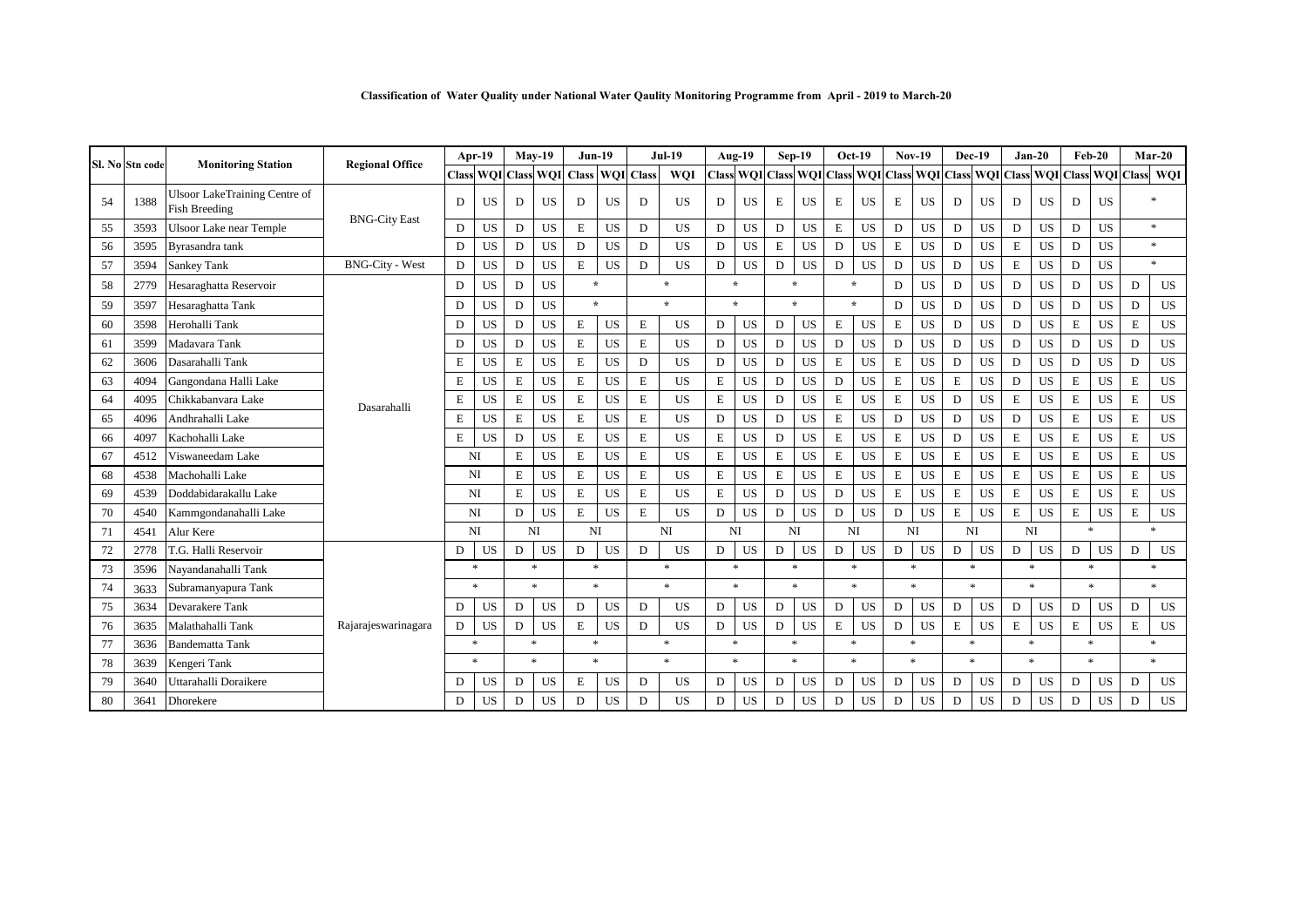|     | Sl. No Stn code | <b>Monitoring Station</b> | <b>Regional Office</b> |             | Apr-19         |             | $Mav-19$  | $Jun-19$                       |           |              | <b>Jul-19</b>  |    | Aug-19                 |   | $Sep-19$             | $Oct-19$    |           |              | <b>Nov-19</b> |              | <b>Dec-19</b>       | $Jan-20$    |            |              | $Feb-20$            |              | $Mar-20$   |
|-----|-----------------|---------------------------|------------------------|-------------|----------------|-------------|-----------|--------------------------------|-----------|--------------|----------------|----|------------------------|---|----------------------|-------------|-----------|--------------|---------------|--------------|---------------------|-------------|------------|--------------|---------------------|--------------|------------|
|     |                 |                           |                        | Class       |                |             |           | <b>WOI</b> Class WOI Class WOI |           | <b>Class</b> | WOI            |    | <b>Class WOI Class</b> |   | <b>WOI</b> Class WOI |             |           | <b>Class</b> | <b>WOI</b>    | Class        | <b>WOI</b>          | Class       | <b>WOI</b> | <b>Class</b> | <b>WOI</b>          | <b>Class</b> | <b>WQI</b> |
| 81  | 4533            | Jllal Lake                |                        | D           | <b>US</b>      | D           | <b>US</b> | D                              | US        | D            | <b>US</b>      | D  | <b>US</b>              | D | <b>US</b>            | D           | <b>US</b> | D            | <b>US</b>     | D            | <b>US</b>           | D           | <b>US</b>  | D            | <b>US</b>           | D            | US         |
| 82  | 4534            | Sompura Lake              |                        | D           | <b>US</b>      | D           | <b>US</b> | D                              | US        | D            | <b>US</b>      | D  | <b>US</b>              | D | US                   | D           | <b>US</b> | D            | <b>US</b>     | D            | <b>US</b>           | D           | <b>US</b>  | D            | <b>US</b>           | D            | <b>US</b>  |
| 83  | 4535            | Gubbalal kere             | Rajarajeswarinagara    | $\mathbf E$ | <b>US</b>      | D           | <b>US</b> | D                              | US        | E            | <b>US</b>      | D  | <b>US</b>              | D | US                   | Е           | <b>US</b> | D            | <b>US</b>     | E            | <b>US</b>           | $\mathbf E$ | <b>US</b>  | Е            | US                  | E            | <b>US</b>  |
| 84  | 4536            | Hosakerehalli Lake        |                        | $\mathbf E$ | <b>US</b>      | D           | <b>US</b> | D                              | US        | D            | <b>US</b>      | D  | <b>US</b>              | D | <b>US</b>            | D           | <b>US</b> | D            | <b>US</b>     | E            | <b>US</b>           | $\mathbf D$ | <b>US</b>  | E            | <b>US</b>           | $\mathbf E$  | US         |
| 85  | 4537            | Chinnakurchi kere         |                        | D           | <b>US</b>      | D           | <b>US</b> | D                              | US        | D            | US             | D  | <b>US</b>              | D | US                   | $\mathbf D$ | <b>US</b> | $\mathbf D$  | <b>US</b>     | D            | <b>US</b>           | D           | <b>US</b>  | D            | <b>US</b>           | D            | <b>US</b>  |
| 86  | 3600            | Shivapura tank            |                        | E           | <b>US</b>      | $\mathbf E$ | <b>US</b> | $\mathbf E$                    | <b>US</b> | E            | <b>US</b>      | E  | <b>US</b>              | Е | US                   | E           | <b>US</b> | E            | <b>US</b>     | E            | <b>US</b>           | E           | <b>US</b>  | E            | <b>US</b>           | $\mathbf E$  | <b>US</b>  |
| 87  | 3601            | Karihobanahalli lake      | Peenya                 | D           | <b>US</b>      | $\mathbf E$ | <b>US</b> | $\mathbf E$                    | US        | E            | <b>US</b>      | E  | <b>US</b>              | D | US.                  | D           | <b>US</b> | E            | <b>US</b>     | E            | <b>US</b>           | E           | <b>US</b>  | Е            | <b>US</b>           | E            | <b>US</b>  |
| 88  | 3624            | Puttnehalli Lake          |                        |             | <b>sk</b>      |             | $\ast$    | $\ast$                         |           | E            | <b>US</b>      | Е  | <b>US</b>              | Е | US                   | D           | <b>US</b> | D            | <b>US</b>     | D            | <b>US</b>           | D           | <b>US</b>  | D            | <b>US</b>           | D            | <b>US</b>  |
| 89  | 3625            | Hebbal Lake               |                        | D           | <b>US</b>      | D           | <b>US</b> | D                              | <b>US</b> | D            | <b>US</b>      | D  | <b>US</b>              | D | US                   | D           | <b>US</b> | D            | <b>US</b>     | D            | <b>US</b>           | D           | <b>US</b>  | D            | <b>US</b>           | D            | US         |
| 90  | 3626            | Nagawara Tank             |                        | E           | <b>US</b>      | D           | <b>US</b> | D                              | US        | D            | <b>US</b>      | D  | <b>US</b>              | D | US                   | D           | <b>US</b> | D            | <b>US</b>     | D            | <b>US</b>           | D           | <b>US</b>  | D            | <b>US</b>           | D            | US         |
| 91  | 3627            | Jakkur Lake               |                        | D           | <b>US</b>      | D           | <b>US</b> | $\mathbf E$                    | US        | D            | <b>US</b>      | E  | <b>US</b>              | Е | US                   | D           | <b>US</b> | D            | <b>US</b>     | D            | <b>US</b>           | $\mathbf D$ | <b>US</b>  | D            | US                  | D            | US         |
| 92  | 3628            | Amruthahalli Lake         |                        | E           | <b>US</b>      | D           | <b>US</b> | $\ast$                         |           | D            | <b>US</b>      | E  | <b>US</b>              | Е | US                   | D           | <b>US</b> | D            | <b>US</b>     |              | $\boldsymbol{\ast}$ | E           | <b>US</b>  | Е            | <b>US</b>           | E            | <b>US</b>  |
| 93  | 3629            | Allasandra Tank           |                        | E           | <b>US</b>      | $\mathbf D$ | <b>US</b> | D                              | US        | D            | <b>US</b>      | D  | <b>US</b>              | Е | US                   | D           | <b>US</b> | D            | <b>US</b>     | D            | <b>US</b>           | D           | <b>US</b>  | D            | <b>US</b>           | D            | US         |
| 94  | 3630            | Yelahanka Tank            | Yelahanka              | D           | <b>US</b>      | $\mathbf E$ | <b>US</b> | $\mathbf E$                    | US        | D            | <b>US</b>      | D  | <b>US</b>              | D | <b>US</b>            | D           | <b>US</b> | D            | <b>US</b>     | D            | <b>US</b>           | D           | <b>US</b>  | D            | <b>US</b>           | D            | US         |
| 95  | 4506            | Abbigere Lake             |                        |             | N <sub>I</sub> |             | NI        | NI                             |           |              | N <sub>I</sub> | NI |                        |   | NI                   |             | NI        |              | NI            |              | NI                  | NI          |            |              | $\boldsymbol{\ast}$ |              | $\ast$     |
| 96  | 4507            | Chelekere Lake            |                        | D           | <b>US</b>      | D           | <b>US</b> | $\ast$                         |           | D            | <b>US</b>      | D  | <b>US</b>              | D | <b>US</b>            | D           | US        | D            | <b>US</b>     | D            | <b>US</b>           | D           | <b>US</b>  | D            | <b>US</b>           | D            | <b>US</b>  |
| 97  | 4508            | Singapura Lake            |                        | E           | US             | Е           | US        | D                              | US        | E            | US             | D  | US.                    | D | US                   | D           | US.       | D            | <b>US</b>     | E            | <b>US</b>           | E           | <b>US</b>  | D            | <b>US</b>           | D            | US         |
| 98  | 4509            | Narasipura Lake           |                        | E           | US             | D           | <b>US</b> | $\ast$                         |           | D            | <b>US</b>      | D  | <b>US</b>              | D | <b>US</b>            | D           | <b>US</b> | D            | <b>US</b>     | D            | <b>US</b>           | D           | <b>US</b>  | D            | <b>US</b>           | D            | US         |
| 99  | 4510            | Rachenahalli Lke          |                        | D           | <b>US</b>      | D           | <b>US</b> | $\mathbf E$                    | US        | D            | <b>US</b>      | D  | <b>US</b>              | E | <b>US</b>            | D           | <b>US</b> | D            | <b>US</b>     | E            | US                  | D           | <b>US</b>  | E            | US                  | E            | <b>US</b>  |
| 100 | 4511            | Kogilu kere               |                        |             | NI             |             | NI        | NI                             |           |              | N <sub>I</sub> | NI |                        |   | NI                   |             | NI        |              | NI            |              | NI                  | NI          |            |              | $\boldsymbol{\ast}$ |              | $*$        |
| 101 | 3632            | Veerapura Tank            |                        |             | $\ast$         | D           | US        | D                              | US        | D            | <b>US</b>      | D  | US.                    | D | US                   | Е           | <b>US</b> | D            | US            | D            | <b>US</b>           | D           | <b>US</b>  | D            | <b>US</b>           |              | $\ast$     |
| 102 | 4503            | Madhure Tank              | Doddaballpura          |             | NI             | $\mathbf E$ | <b>US</b> | $\mathbf E$                    | <b>US</b> |              |                |    | $\ast$                 | C | S                    | Ε           | <b>US</b> | D            | <b>US</b>     | $\mathbf{C}$ | S                   | D           | <b>US</b>  | D            | <b>US</b>           |              | $\ast$     |
| 103 | 4505            | Nelamangala Lake          | Nelamangala            |             | N <sub>I</sub> | D           | <b>US</b> | $\mathbf E$                    | US        | E            | <b>US</b>      |    |                        | D | US.                  | D           | <b>US</b> | D            | <b>US</b>     | D            | <b>US</b>           | D           | <b>US</b>  | Е            | <b>US</b>           | E            | US         |
| 104 | 4513            | Arashinakunte Kere        | Dasarahalli            |             | NI             |             | NI        | NI                             |           | D            | US             | D  | US                     | D | <b>US</b>            | D           | US        | D            | <b>US</b>     | D            | <b>US</b>           | D           | <b>US</b>  | D            | US                  | D            | US         |
| 105 | 3623            | Anekal Doddakere Tank     | Anekal                 |             | $\ast$         |             | $\ast$    | *                              |           |              |                |    | *                      | D | <b>US</b>            |             | $*$       | D            | <b>US</b>     | D            | <b>US</b>           | D           | US         | D            | US                  | $\mathbf D$  | US         |
| 106 | 3642            | Jigani tank               |                        |             | $\ast$         |             | $\ast$    | $*$                            |           |              | $\ast$         |    | $*$                    | D | US                   |             | $\ast$    | D            | <b>US</b>     | D            | US                  | D           | US         | D            | <b>US</b>           | D            | <b>US</b>  |

Sd/-

 **Chief Scientific Officer - 1**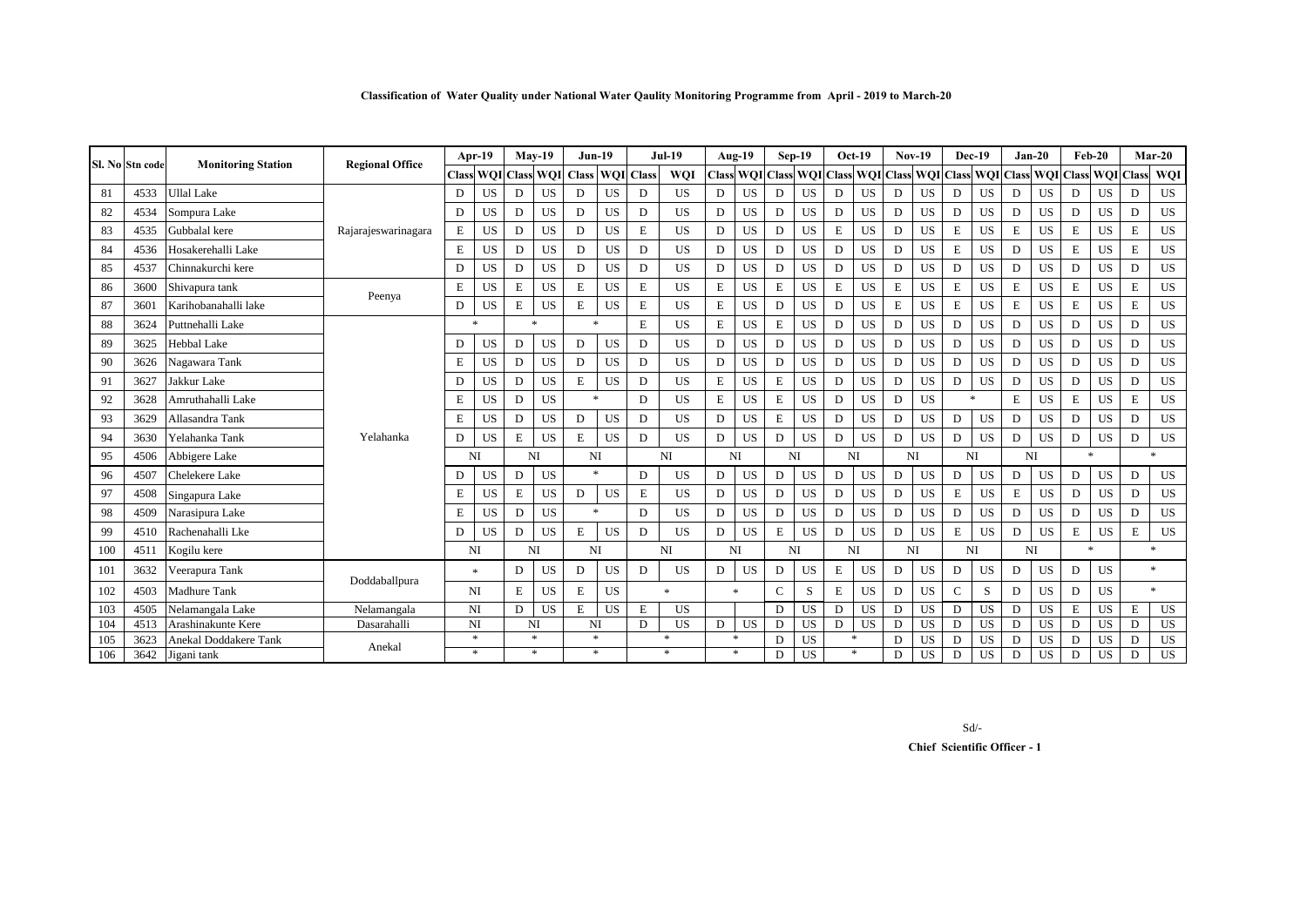### **Classification of Water Quality under National Water Qaulity Monitoring Programme from April - 2019 to March-20**

# **Lakes/ Tanks Water Samples Classification for the month of April - 2018 to March - 2019 of Karnataka other than Bengaluru Urban & Rural District**

|     | Sl. No Stn code | <b>Monitoring Station</b>   | <b>Regional Office</b> | Apr-19       |            | $Mav-19$                 |            | <b>Jun-19</b>          |           | <b>Jul-19</b> |            | Aug-19      |                                      |               | $Sep-19$  | Oct-19       |           | $Nov-19$     |             | <b>Dec-19</b> |           | $Jan-20$     |           | Feb-20       |                                   | $Mar-20$     |                     |
|-----|-----------------|-----------------------------|------------------------|--------------|------------|--------------------------|------------|------------------------|-----------|---------------|------------|-------------|--------------------------------------|---------------|-----------|--------------|-----------|--------------|-------------|---------------|-----------|--------------|-----------|--------------|-----------------------------------|--------------|---------------------|
|     |                 |                             |                        | <b>Class</b> | <b>WQI</b> | <b>Class</b>             | <b>WQI</b> | <b>Class WQI Class</b> |           |               | <b>WOI</b> |             | <b>Class WQI Class WQI Class WQI</b> |               |           |              |           | <b>Class</b> |             |               |           |              |           |              | WQI Class WQI Class WQI Class WQI | <b>Class</b> | <b>WQI</b>          |
| 107 | 3644            | Mulbhagal lake              | Kolar                  | D            | <b>US</b>  | $\mathbf E$<br><b>US</b> |            |                        | $*$       |               | $\ast$     |             | $\ast$                               | $\ast$        |           | $\ast$       |           | $\ast$       |             |               |           | $\ast$       |           |              | $\ast$                            |              | $\boldsymbol{\ast}$ |
| 108 | 3645            | Devarayasamudra lake        |                        | D            | <b>US</b>  | E                        | <b>US</b>  |                        | $\ast$    |               | $\ast$     |             | $\ast$                               | $\ast$        |           | $\ast$       |           | $\ast$       |             | $\ast$        |           | $\ast$       |           |              | $\ast$                            |              | $\ast$              |
| 109 | 3646            | Narasapura lake             |                        | D            | <b>US</b>  | D                        | US         | D                      | US        | D             | <b>US</b>  | Е           | US                                   | D             | US        | D            | US        | D            | US          | D             | <b>US</b> | E            | US        | D            | US                                | D            | US                  |
| 110 | 3647            | Huledanahalli lake          |                        | $\ast$       |            |                          | $\ast$     |                        | $\ast$    |               | $\ast$     |             | $\ast$                               |               | $*$       |              | $\ast$    |              | $\ast$      | $\star$       |           | $*$          |           |              | $\ast$                            |              | $\ast$              |
| 111 | 3637            | Byramangala tank            | Ramanagara             | E            | <b>US</b>  | D                        | <b>US</b>  | D                      | US        | D             | <b>US</b>  | E           | <b>US</b>                            | D             | <b>US</b> | D            | <b>US</b> | Е            | <b>US</b>   | E             | <b>US</b> | E            | <b>US</b> | D            | <b>US</b>                         |              | $\ast$              |
| 112 | 4501            | Manchanabale Dam            |                        | NI           |            | D                        | <b>US</b>  | D                      | US        | D             | <b>US</b>  | D           | <b>US</b>                            | D             | US        | D            | <b>US</b> | D            | <b>US</b>   | $\mathbf E$   | <b>US</b> | D            | US        | D            | <b>US</b>                         |              | $\ast$              |
| 113 | 4502            | Ramammana Kere              |                        |              | NI         | D                        | <b>US</b>  | $\mathbf E$            | US        | D             | <b>US</b>  | D           | <b>US</b>                            | D             | <b>US</b> | D            | <b>US</b> | D            | <b>US</b>   | E             | <b>US</b> | D            | <b>US</b> | D            | <b>US</b>                         |              | $\ast$              |
| 114 | 3648            | Mydala Tank                 |                        | D            | <b>US</b>  | D                        | <b>US</b>  | D                      | <b>US</b> | D             | <b>US</b>  | D           | <b>US</b>                            | D             | US.       | D            | <b>US</b> | D            | <b>US</b>   | D             | <b>US</b> | D            | <b>US</b> | Е            | <b>US</b>                         | E            | <b>US</b>           |
| 115 | 3649            | Bugudanahalli lake          |                        | D            | <b>US</b>  | D                        | <b>US</b>  | D                      | US        | D             | <b>US</b>  | D           | US                                   | D             | US        | D            | US.       | D            | <b>US</b>   | D             | <b>US</b> | D            | US        | D            | <b>US</b>                         | D            | US                  |
| 116 | 3650            | Melekote                    | Tumakuru               | D            | <b>US</b>  | $\mathbf{D}$             | <b>US</b>  | D                      | US        | D             | <b>US</b>  | D           | <b>US</b>                            | D             | <b>US</b> | D            | <b>US</b> | D            | <b>US</b>   | D             | <b>US</b> | D            | <b>US</b> | E            | <b>US</b>                         | E            | <b>US</b>           |
| 117 | 3651            | Bheemsandra tank            |                        | D            | <b>US</b>  | D                        | <b>US</b>  | $\mathbf E$            | US        | E             | <b>US</b>  | E           | <b>US</b>                            | D             | <b>US</b> | $\mathbf E$  | <b>US</b> | D            | <b>US</b>   | D             | <b>US</b> | D            | <b>US</b> | Е            | <b>US</b>                         | E            | US                  |
| 118 | 3652            | Pavagada tank               |                        | $\ast$       |            | $\ast$                   |            | $\ast$                 |           |               | $\ast$     |             | $\ast$                               |               | $\ast$    |              | $\ast$    | $\ast$       |             | $\ast$        |           | $\ast$       |           |              | $\ast$                            |              | $\ast$              |
| 119 | 3653            | Doddakere tank              |                        | D            | US         | D                        | <b>US</b>  | D                      | US        | D             | <b>US</b>  | D           | <b>US</b>                            | C             | S         | D            | <b>US</b> | D            | US          | D             | <b>US</b> | D            | US        | D            | <b>US</b>                         | D            | US                  |
| 120 | 3654            | Gottigere lake              |                        | E            | US         | D                        | <b>US</b>  | D                      | US        | $\mathbf E$   | <b>US</b>  | D           | <b>US</b>                            | D             | <b>US</b> | D            | <b>US</b> | D            | <b>US</b>   | D             | <b>US</b> | D            | <b>US</b> | D            | <b>US</b>                         | D            | <b>US</b>           |
| 121 | 3655            | Mathikere                   |                        | $\ast$       |            | *                        |            |                        |           | $\ast$        |            |             | $\ast$                               | $\ast$        |           |              |           | $\ast$       |             | $\ast$        |           | $\ast$       |           | $\ast$       |                                   |              |                     |
| 122 | 3559            | Hullige tank                |                        | D            | <b>US</b>  | B                        | <b>US</b>  | D                      | US        | D             | <b>US</b>  | D           | US                                   | $\mathsf{C}$  | S         | $\mathsf{C}$ | S         | D            | <b>US</b>   | D             | <b>US</b> | $\mathsf{C}$ | S         | $\mathbf C$  | S                                 | $\mathbf C$  | S                   |
| 123 | 3560            | Mavenakere                  | Raichur                | E            | US         | $\mathbf E$              | <b>US</b>  | $\mathbf E$            | US        | E             | <b>US</b>  | E           | <b>US</b>                            | Е             | US        | E            | <b>US</b> | E            | <b>US</b>   | Е             | <b>US</b> | E            | <b>US</b> | $\mathbf E$  | <b>US</b>                         | E            | <b>US</b>           |
| 124 | 3561            | Hundikere                   |                        | D            | <b>US</b>  | D                        | <b>US</b>  | D                      | US        | D             | <b>US</b>  | D           | US                                   | $\mathsf{C}$  | S         | D            | <b>US</b> | D            | <b>US</b>   | D             | <b>US</b> | D            | <b>US</b> | D            | <b>US</b>                         | D            | US                  |
| 125 | 4092            | Manchalpur Tank, Manchalpur |                        |              | $\ast$     |                          | $\ast$     | $\ast$                 |           | $\ast$        |            |             | $\ast$                               | $\ast$        |           |              | $\ast$    | Е            | <b>US</b>   | Е             | US        | E            | US        | Е            | <b>US</b>                         | E            | US                  |
| 126 | 3582            | Hebbal lake                 |                        | E            | <b>US</b>  | E                        | <b>US</b>  | $\mathbf E$            | US        | D             | <b>US</b>  | D           | <b>US</b>                            | D             | US        | Е            | <b>US</b> | D            | $_{\rm US}$ | E             | US        | E            | <b>US</b> | E            | <b>US</b>                         | E            | US                  |
| 127 | 3583            | Kukkarahalli lake           | Mysuru                 | D            | <b>US</b>  | $\mathbf{D}$             | <b>US</b>  | D                      | US        | D             | <b>US</b>  | $\mathbf C$ | S                                    | $\mathcal{C}$ | S         | D            | <b>US</b> | D            | <b>US</b>   | D             | <b>US</b> | D            | <b>US</b> | D            | <b>US</b>                         | D            | US                  |
| 128 | 3584            | Dalavai lake                |                        | E            | <b>US</b>  | E                        | <b>US</b>  | $\mathbf E$            | US        | E             | <b>US</b>  | Е           | US                                   | Е             | <b>US</b> | $\mathbf E$  | <b>US</b> | Е            | <b>US</b>   | E             | <b>US</b> | Е            | US        | Е            | <b>US</b>                         | E            | US                  |
| 129 | 3585            | Yennehole lake              |                        | E            | <b>US</b>  | E                        | <b>US</b>  | $\mathbf E$            | US        | E             | <b>US</b>  | Е           | <b>US</b>                            | Ε             | US        | Е            | <b>US</b> | E            | <b>US</b>   | E             | <b>US</b> | E            | <b>US</b> | E            | <b>US</b>                         | E            | US                  |
| 130 | 3586            | Limbhabudi lake             |                        |              | $\ast$     | $\mathbf E$              | <b>US</b>  | $\mathbf E$            | US        | E             | <b>US</b>  | E           | <b>US</b>                            | D             | US        | D            | <b>US</b> | E            | <b>US</b>   | E             | <b>US</b> | D            | <b>US</b> | D            | <b>US</b>                         | D            | US                  |
| 131 | 3587            | Shettykere lake             |                        | D            | US         | D                        | <b>US</b>  | D                      | US        | D             | <b>US</b>  | D           | US                                   | C             | S         | D            | <b>US</b> | C            | S           | $\mathbf C$   | S         | $\mathsf{C}$ | S         | $\mathsf{C}$ | S                                 | $\mathbf C$  | S                   |
| 132 | 3588            | Karanjikere                 |                        |              | $\ast$     |                          | $\ast$     | US<br>D                |           |               | $\ast$     |             | $\ast$                               |               | US        | D            | US        | D            | <b>US</b>   | D             | US        | D            | US        | D            | US                                | D            | US                  |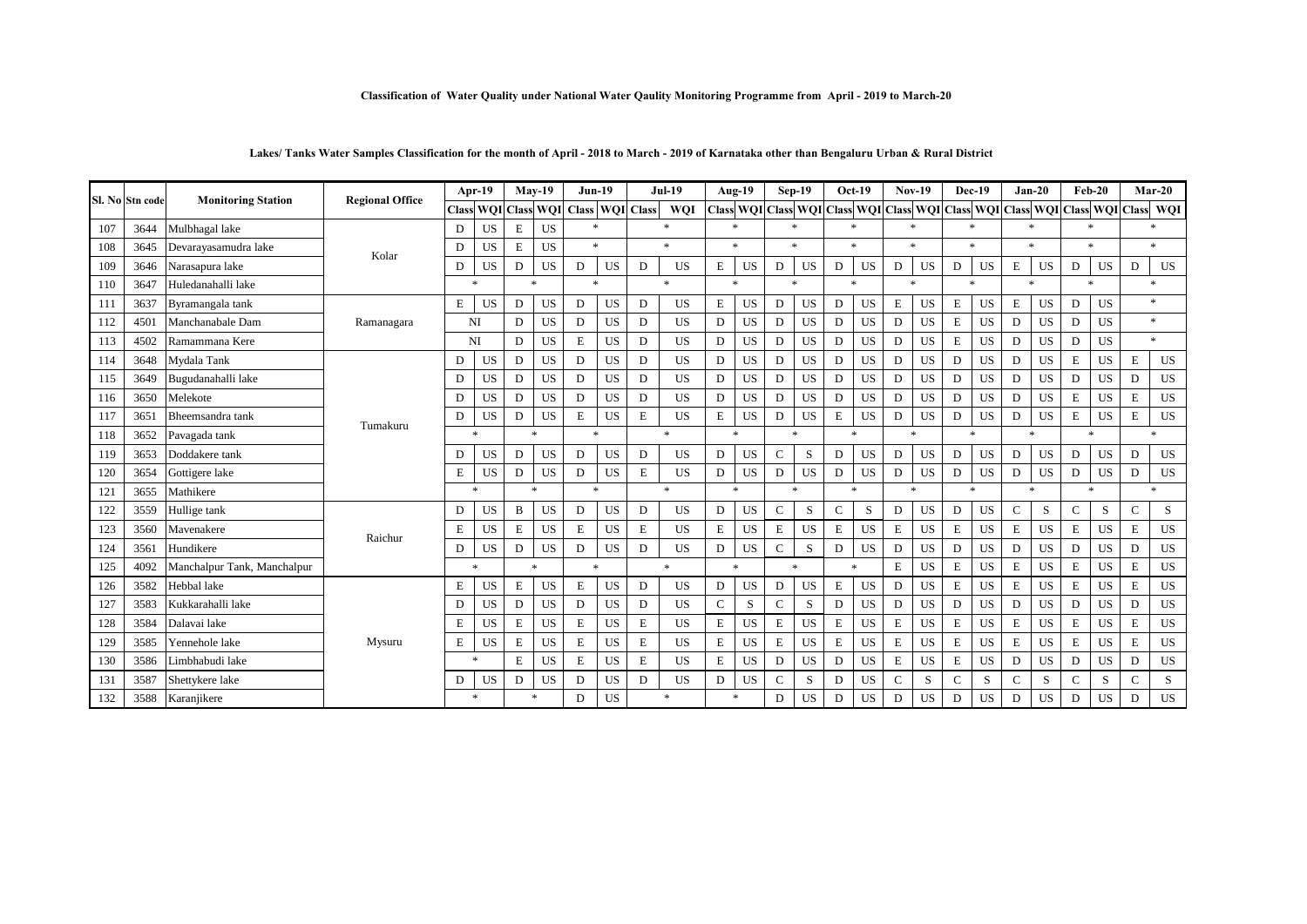|     |                 |                           | <b>Regional Office</b> | Apr-19       |           | $Mav-19$     |                     | $Jun-19$               |           | <b>Jul-19</b> |            | Aug-19       |                        | $Sep-19$         |                      | Oct-19       |           | <b>Nov-19</b>  |           | <b>Dec-19</b>       |                     | $Jan-20$         |             | $Feb-20$     |                                   |               | $Mar-20$  |
|-----|-----------------|---------------------------|------------------------|--------------|-----------|--------------|---------------------|------------------------|-----------|---------------|------------|--------------|------------------------|------------------|----------------------|--------------|-----------|----------------|-----------|---------------------|---------------------|------------------|-------------|--------------|-----------------------------------|---------------|-----------|
|     | Sl. No Stn code | <b>Monitoring Station</b> |                        |              |           |              | Class WQI Class WQI | <b>Class WOI Class</b> |           |               | <b>WOI</b> |              | <b>Class WQI Class</b> |                  | <b>WQI</b> Class WQI |              |           | <b>Class</b>   |           |                     | WQI Class WQI Class |                  |             |              | <b>WQI</b> Class <b>WQI</b> Class |               | WQI       |
| 133 | 3656            | Nallikatte kere           |                        | $\ast$       |           | $\ast$       |                     | $\ast$                 |           | $\ast$        |            | $\ast$       |                        | $\mathbf C$<br>S |                      | $\mathsf{C}$ | S         |                | S         | $\mathbf C$<br>S    |                     | $\mathbf C$<br>S |             | $\ast$       |                                   |               | $\ast$    |
| 134 | 3657            | Kaachahalli koppalukere   |                        | E            | <b>US</b> | $\mathbf E$  | <b>US</b>           | E                      | <b>US</b> | E             | <b>US</b>  | D            | <b>US</b>              | E                | US                   | E            | <b>US</b> | E              | <b>US</b> | E                   | <b>US</b>           | E                | <b>US</b>   | E            | US                                | $\mathbf E$   | US        |
| 135 | 3658            | Kallakatte kere           |                        |              | $\ast$    |              | $\ast$              | $\ast$                 |           | $\ast$        |            |              | $\ast$                 |                  | $\mathsf{C}$<br>S    |              | S         | $\mathbf{C}$   | S         | S<br>$\mathbf{C}$   |                     | $\ast$           |             |              | $\boldsymbol{\ast}$               |               | $\ast$    |
| 136 | 3659            | Mathana kere              |                        | Е            | US        | $\mathbf E$  | <b>US</b>           | $\mathbf E$            | <b>US</b> | $\mathbf E$   | US         | D            | <b>US</b>              | D                | <b>US</b>            | D            | <b>US</b> | $\mathbf E$    | <b>US</b> | E                   | <b>US</b>           | E                | <b>US</b>   | E            | <b>US</b>                         | $\mathbf E$   | <b>US</b> |
| 137 | 3660            | Hunasina kere             |                        | D            | <b>US</b> | $\mathbf{D}$ | <b>US</b>           | $\mathbf D$            | <b>US</b> | D             | US         | $\mathbf C$  | S                      | $\mathsf{C}$     | S                    | $\mathbf C$  | S         | $\mathbf{C}$   | S         | $\mathbf{C}$        | S                   | $\mathbf C$      | S           | $\mathbf{C}$ | S                                 | $\mathbf C$   | S         |
| 138 | 3661            | Kokkanaghattadodda kere   |                        | E            | <b>US</b> | $\mathbf E$  | <b>US</b>           | $\mathbf E$            | <b>US</b> | $\mathbf E$   | US         | D            | <b>US</b>              | D                | US                   | $\mathbf C$  | S         | D              | <b>US</b> | D                   | <b>US</b>           | E                | <b>US</b>   | E            | US                                | $\mathbf E$   | <b>US</b> |
| 139 | 3662            | Kawshikakere              |                        |              | $\ast$    |              | $\ast$              |                        | $\ast$    |               | $\ast$     |              | S                      | $\mathsf{C}$     | S                    | $\mathsf{C}$ | S         | $\mathbf C$    | S         | $\mathbf C$         | S                   | C                | S           | $\mathbf C$  | S                                 | $\mathsf{C}$  | S         |
| 140 | 3663            | Joladakatte               |                        | $\mathsf{C}$ | S         | $\mathsf{C}$ | S                   | C                      | S         | $\mathsf{C}$  | S          | $\mathbf C$  | S                      | $\mathbf C$      | S                    | $\mathsf{C}$ | S         | $\overline{C}$ | S         | $\mathbf C$         | S                   | C                | S           | $\mathbf C$  | S                                 | $\mathbf C$   | S         |
| 141 | 3664            | Basavanahallikere         |                        |              | $\ast$    |              | $\ast$              | $\ast$                 |           |               | $\ast$     | C            | S                      | $\mathbf C$      | S                    | $\mathsf{C}$ | S         | $\mathbf C$    | S         | $\mathbf{C}$        | S                   | C                | S           | $\mathbf C$  | S                                 | $\mathbf C$   | S         |
| 142 | 3665            | Lingappanakatte           |                        | $\mathbf C$  | S         | $\mathbf C$  | S                   | $\mathsf{C}$           | S         | $\mathsf{C}$  | S          | $\mathbf C$  | S                      | $\mathsf{C}$     | S                    | $\mathsf{C}$ | S         | $\mathbf{C}$   | S         | $\mathbf{C}$        | S                   | $\mathbf C$      | S           | $\mathsf{C}$ | S                                 | $\mathbf C$   | S         |
| 143 | 3666            | Ganigarahosahallikere     | Hassan                 |              | $\ast$    |              | $\ast$              | $\boldsymbol{\ast}$    |           |               | $\ast$     | $\mathbf C$  | S                      | $\mathsf{C}$     | S                    | $\mathsf{C}$ | S         | $\mathbf C$    | S         | $\mathbf{C}$        | S                   | $\mathbf{C}$     | ${\bf S}$   | $\mathbf{C}$ | S                                 | $\mathbf C$   | S         |
| 144 | 3667            | Sathenahallidoddakere     |                        | C            | S         | $\mathsf{C}$ | S                   | $\mathbf C$            | S         | $\mathsf{C}$  | S          | C            | S                      | $\mathsf{C}$     | S                    | $\mathsf{C}$ | S         | $\overline{C}$ | S         | $\mathbf{C}$        | S                   | C                | S           | $\mathsf{C}$ | S                                 | $\mathbf C$   | S         |
| 145 | 3668            | Sodharahallikere          |                        | $\mathbf C$  | S         | $\mathsf{C}$ | S                   | $\mathbf C$            | S         | $\mathsf{C}$  | S          | C            | S                      | $\mathsf{C}$     | S                    | $\mathsf{C}$ | S         | C              | S         | $\mathbf C$         | S                   | C                | S           | $\mathbf C$  | S                                 | $\mathsf{C}$  | S         |
| 146 | 3669            | Sheleramanahallikere      |                        | $\mathsf{C}$ | S         | $\mathbf C$  | S                   | $\mathsf{C}$           | S         | $\mathbf C$   | S          | C            | S                      | $\mathsf{C}$     | S                    | C            | S         | $\overline{C}$ | S         | $\mathbf{C}$        | S                   | C                | S           | $\mathbf C$  | S                                 | $\mathbf C$   | S         |
| 147 | 3670            | Hainarakatte              |                        |              | $\ast$    |              | $\ast$              | $\ast$                 |           | $\ast$        |            | $\mathbf C$  | S                      | $\mathsf{C}$     | S                    | $\mathsf{C}$ | S         | $\mathbf C$    | S         | $\mathbf C$         | S                   | $\mathbf C$<br>S |             |              | $\ast$                            | $\ast$        |           |
| 148 | 3671            | Hanumanthapurakatte       |                        |              | $\ast$    |              | $\ast$              | $\ast$                 |           | $\ast$        |            | C            | S                      | $\mathbf C$      | S                    | $\mathsf{C}$ | S         | $\mathbf C$    | S         | $\mathbf C$         | S                   | C                | $\mathbf S$ | $\mathbf C$  | S                                 | $\mathbf C$   | S         |
| 149 | 3672            | Sankalapurakere           |                        | $\ast$       |           | $\ast$       |                     | $\ast$                 |           | $\ast$        |            | $\mathbf C$  | ${\bf S}$              | $\mathsf{C}$     | S                    | $\mathsf{C}$ | S         | $\mathbf C$    | S         | $\mathbf{C}$        | S                   | $\mathbf C$      | S           | $\mathbf{C}$ | S                                 | $\mathbf C$   | S         |
| 150 | 3673            | Havalikere                |                        |              | $\ast$    |              | $*$                 |                        | $\ast$    |               | $\ast$     |              | S                      | $\mathbf C$      | S                    | $\mathsf{C}$ | S         | E              | <b>US</b> | E                   | <b>US</b>           | $\mathbf C$      | S           | E            | <b>US</b>                         | $\mathbf E$   | <b>US</b> |
| 151 | 3674            | Sathamangalakere          |                        |              | $\ast$    |              | $\ast$              | $\ast$                 |           | $\ast$        |            | C            | S                      | $\mathsf{C}$     | S                    | $\mathsf{C}$ | S         | $\mathbf C$    | S         | $\mathbf C$         | S                   | C                | S           | $\mathsf{C}$ | S                                 | $\mathcal{C}$ | S         |
| 152 | 3675            | <b>B.</b> Kalehallikere   |                        |              | $*$       |              | $\ast$              | $\ast$                 |           |               | $\ast$     | $\mathbf C$  | S                      | $\mathsf{C}$     | S                    | $\mathsf{C}$ | S         | $\overline{C}$ | S         | $\mathbf{C}$        | S                   | $\mathbf C$      | S           | $\mathsf{C}$ | S                                 | $\mathbf C$   | S         |
| 153 | 3676            | Thavenahallikere          |                        |              | $\ast$    |              | $\ast$              | $\ast$                 |           |               | $\ast$     | $\mathsf{C}$ | S                      | $\mathbf C$      | S                    | $\mathsf{C}$ | S         | $\mathbf C$    | S         | $\mathbf{C}$        | S                   | $\mathbf{C}$     | S           | $\mathbf C$  | S                                 | $\mathsf{C}$  | S         |
| 154 | 3677            | Sharanabasveshwara kere   | Kalaburagi             | Е            | US        | $\mathbf E$  | US                  | E                      | US        |               | $\ast$     |              | $**$                   | E                | US                   |              | $**$      | E              | <b>US</b> | E<br>US             |                     | E                | <b>US</b>   | E            | US                                | $\mathbf E$   | US        |
| 155 | 3678            | Ninjampura tank           | Bidar                  |              | $\ast$    | $\ast$       |                     | $\ast$                 |           |               | $\ast$     |              | $*$                    |                  | $\ast$               |              | $\ast$    | <b>Sk</b>      |           | $\boldsymbol{\ast}$ |                     | <b>sk</b>        |             | $\approx$    |                                   | $\ast$        |           |
| 156 | 3679            | Bhutanala lake            | Vijayapura             | $\mathbf C$  | S         | ${\rm D}$    | <b>US</b>           | D                      | US        | E             | US         | D            | US                     | $\mathbf C$      | S                    | C            | S         | ${\bf C}$      | S         | $\mathbf C$         | $\rm S$             | C                | S           | $\mathsf{C}$ | S                                 | $\mathbf C$   | ${\bf S}$ |
| 157 | 3680            | Killa lake                |                        | $\mathbf C$  | S         | $\mathsf{C}$ | S                   | $\mathsf{C}$           | S         | $\mathsf{C}$  | S          | $\mathbf C$  | S                      | $\mathsf{C}$     | S                    | $\mathbf C$  | S         | $\mathbf C$    | S         | $\mathbf C$         | S                   | $\mathbf C$      | S           | $\mathbf C$  | S                                 | $\mathsf{C}$  | S         |
| 158 | 3681            | Angol MI tank             | Belgavi                | D            | <b>US</b> | D            | US                  | D                      | US        | D             | US         | E            | <b>US</b>              | D                | <b>US</b>            | Ε            | <b>US</b> | D              | <b>US</b> | D                   | <b>US</b>           | D                | <b>US</b>   | D            | <b>US</b>                         | D             | US        |
| 159 | 3682            | Kakati pond               |                        | E            | <b>US</b> | E            | US                  | E                      | <b>US</b> | $\mathsf{C}$  | S          | C            | S                      | Е                | <b>US</b>            | D            | <b>US</b> | D              | <b>US</b> | D                   | <b>US</b>           | D                | <b>US</b>   | D            | <b>US</b>                         | D             | <b>US</b> |